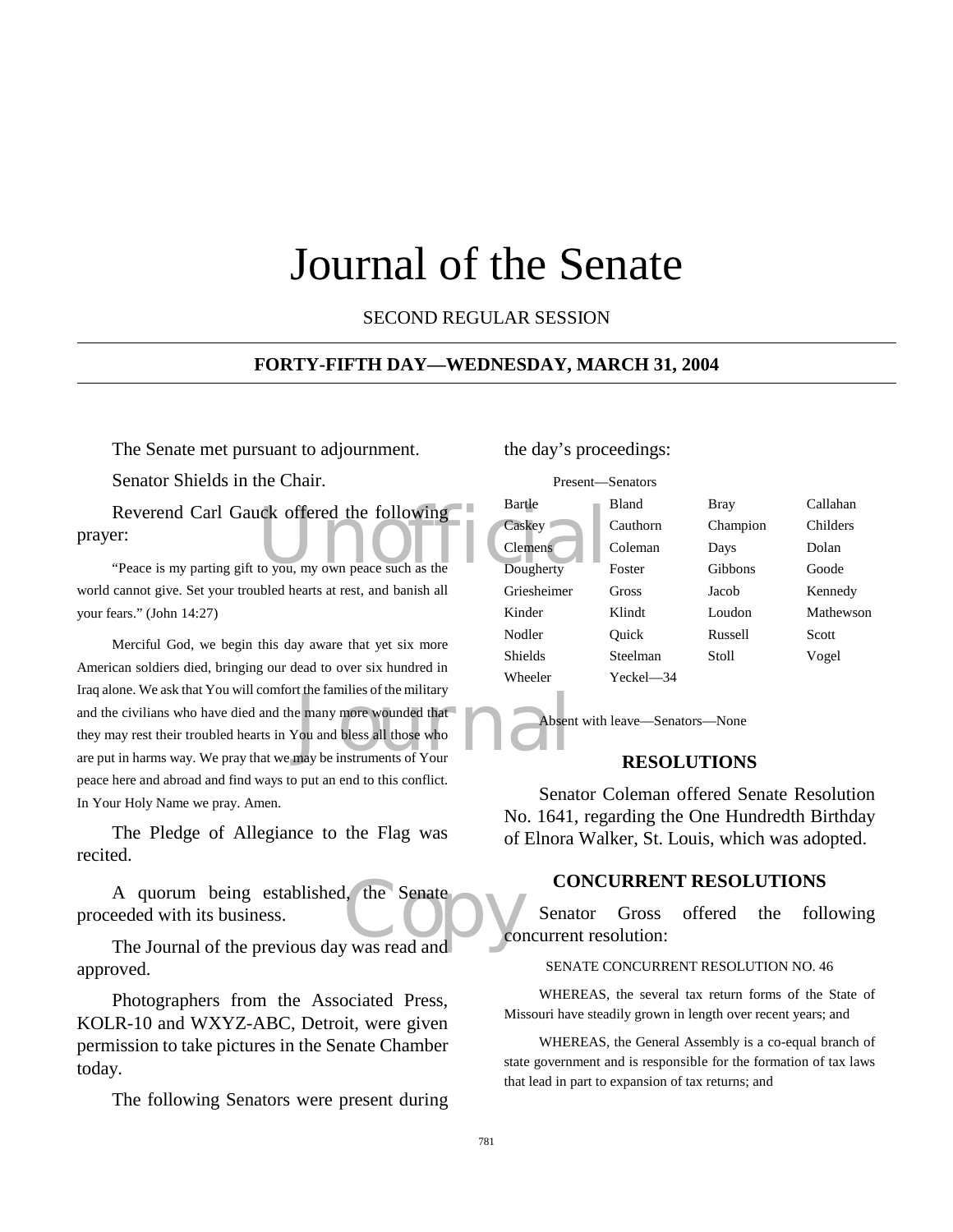WHEREAS, the current General Assembly has proposed several "check-off" options for the Missouri tax return that would promote charitable giving; and

WHEREAS, the passage of additional check-off options would require more space on the Missouri tax return than is available:

NOW THEREFORE BE IT RESOLVED that the members of the Missouri Senate, Ninety-Second General Assembly, Second Regular Session, the House of Representatives concurring therein, hereby establish the Joint Interim Committee on Tax Returns; and

BE IT FURTHER RESOLVED that the Committee shall be composed of three majority members and two minority members of the Senate, to be appointed by the President Pro Tem of the Senate; three majority members and two minority members of the House of Representatives, to be appointed by the Speaker of the House of Representatives; and

BE IT FURTHER RESOLVED that the Committee shall conduct a comprehensive analysis of the Missouri tax return, examine any other issues that the committee deems relevant, and make any recommendations for improving the efficiency and effectiveness of tax returns; and

make any recommendations for improving the efficiency and<br>effectiveness of tax returns; and<br>BE IT FURTHER RESOLVED that the Committee be<br>authorized to hold hearings as it deems advisable, and may solicit BE IT FURTHER RESOLVED that the Committee be any input or information necessary to fulfill its obligations from the Department of Revenue; and

bill drafting services as the Committee may require in the<br>performance of its duties; and<br>BE IT FURTHER RESOLVED that the Committee, its<br>members and any staff personnel escienced to the Committee shall BE IT FURTHER RESOLVED that the staffs of House Research, Senate Research and the Committee on Legislative Research shall provide such legal, research, clerical, technical and performance of its duties; and

BE IT FURTHER RESOLVED that the Committee, members, and any staff personnel assigned to the Committee shall receive reimbursement for their actual and necessary expenses incurred in attending meetings of the Committee or any subcommittee thereof; and

EXECUTE IT FURTHER RESOLVED that the Secretary of the White School of the Committee shall BE IT FURTHER RESOLVED that the Committee report its recommendations and findings to the Missouri General Assembly by January 1, 2005, and the authority of such Committee shall terminate on December 31, 2004; and

Missouri Senate be instructed to prepare properly inscribed copies of this resolution for the President Pro Tem of the Senate, the Speaker of the House of Representatives, and the Director of Revenue.

#### **THIRD READING OF SENATE BILLS**

Senator Yeckel moved that **SB 1269**, with **SCS**, be called from the Consent Calendar and again taken up for 3rd reading and final passage,

which motion prevailed.

**SCS** for **SB 1269** was again taken up.

Senator Bartle assumed the Chair.

Senator Yeckel moved that **SCS** for **SB 1269** be adopted, which motion prevailed.

On motion of Senator Yeckel, **SCS** for **SB 1269** was read the 3rd time and passed by the following vote:

| YEAS—Senators |              |                |          |  |
|---------------|--------------|----------------|----------|--|
| Bartle        | <b>Bland</b> | Bray           | Callahan |  |
| Caskey        | Cauthorn     | Champion       | Childers |  |
| Coleman       | Days         | Dougherty      | Foster   |  |
| Gibbons       | Goode        | Griesheimer    | Gross    |  |
| Jacob         | Kennedy      | Kinder         | Klindt   |  |
| Loudon        | Mathewson    | Nodler         | Ouick    |  |
| Russell       | Scott        | Shields        | Steelman |  |
| Stoll         | Vogel        | $Yeckel$ $-31$ |          |  |
|               |              |                |          |  |

#### Absent—Senators Dolan Wheeler—2

NAYS—Senators—None

Absent with leave—Senator Clemens—1

The President declared the bill passed.

On motion of Senator Yeckel, title to the bill was agreed to.

Senator Yeckel moved that the vote by which the bill passed be reconsidered.

Senator Gibbons moved that motion lay on the table, which motion prevailed.

Senator Klindt moved that **SB 1091**, with **SCS**, be called from the Consent Calendar and again taken up for 3rd reading and final passage, which motion prevailed.

**SCS** for **SB 1091** was again taken up.

Senator Klindt moved that **SCS** for **SB 1091** be adopted, which motion prevailed.

On motion of Senator Klindt, **SCS** for **SB 1091** was read the 3rd time and passed by the following vote:

YEAS—Senators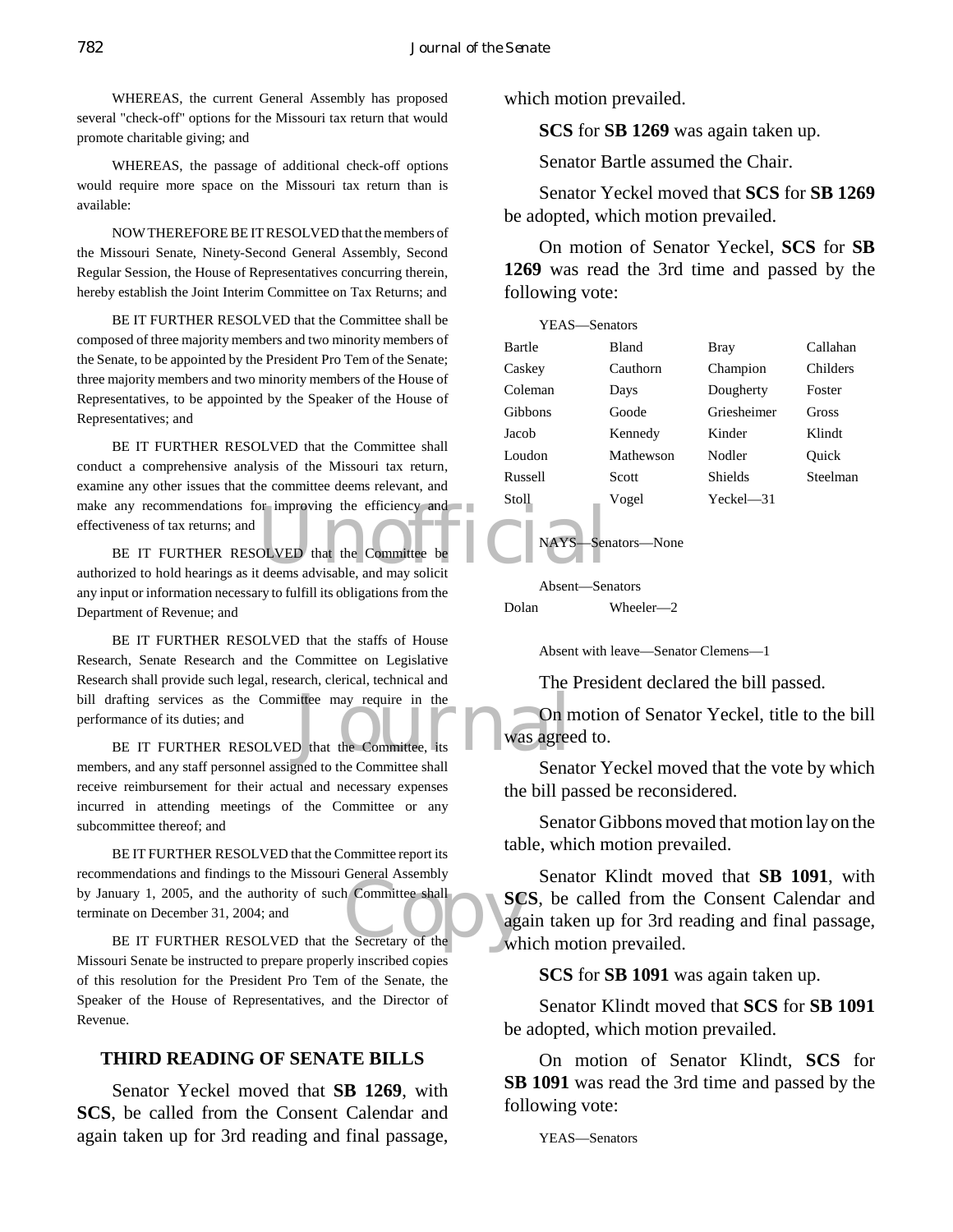| Bartle         | <b>Bland</b> | Bray     | Callahan  |
|----------------|--------------|----------|-----------|
| Caskey         | Cauthorn     | Childers | Coleman   |
| Days           | Dougherty    | Foster   | Gibbons   |
| Goode          | Griesheimer  | Gross    | Jacob     |
| Kinder         | Klindt       | Loudon   | Mathewson |
| Nodler         | Ouick        | Russell  | Scott     |
| <b>Shields</b> | Steelman     | Stoll    | Vogel     |
| Wheeler        | Yeckel—30    |          |           |

NAYS—Senators—None

Absent—Senators Champion Dolan Kennedy—3

Absent with leave—Senator Clemens—1

The President declared the bill passed.

On motion of Senator Klindt, title to the bill was agreed to.

Senator Klindt moved that the vote by which<br>
SENATE CONSERVATE CONSERVANCE CONSERVATE CONSERVATE CONSERVATE CONSERVATE the bill passed be reconsidered.

Senator Gibbons moved that motion lay on the table, which motion prevailed.

**SB 1323**, introduced by Senator Shields, entitled:

to enact in lieu thereof one new section relating to<br>the joint committee on education.<br>Was called from the Consent Calendar and An Act to repeal section 160.254, RSMo, and the joint committee on education.

Was called from the Consent Calendar and taken up.

On motion of Senator Shields, **SB 1323** was read the 3rd time and passed by the following vote:

```
YEAS—Senators
```

| Bartle   | Bray        | Callahan  | Caskey<br>Bar         |
|----------|-------------|-----------|-----------------------|
| Cauthorn | Childers    | Coleman   | Days<br>Cas           |
| Dolan    | Dougherty   | Foster    | <b>Gibbons</b><br>Col |
| Goode    | Griesheimer | Gross     | Kinder<br>Fos         |
| Klindt   | Loudon      | Mathewson | Nodler<br>Gro         |
| Ouick    | Russell     | Scott     | Shields<br>Lou        |
| Steelman | Stoll       | Vogel     | Yeckel-28<br>Rus      |
|          |             |           |                       |

NAYS—Senators—None

Absent—Senators

Bland Champion Jacob Kennedy Wheeler—5

Absent with leave—Senator Clemens—1

The President declared the bill passed.

On motion of Senator Shields, title to the bill was agreed to.

Senator Shields moved that the vote by which the bill passed be reconsidered.

Senator Gibbons moved that motion lay on the table, which motion prevailed.

**SB 941**, with **SCS**, introduced by Senator Coleman, entitled:

An Act to repeal section 165.301, RSMo, and to enact in lieu thereof one new section relating to selection of depositories in metropolitan school districts.

Was called from the Consent Calendar and taken up.

#### **SCS** for **SB 941**, entitled:

#### SENATE COMMITTEE SUBSTITUTE FOR SENATE BILL NO. 941

An Act to repeal section 165.301, RSMo, and to enact in lieu thereof one new section relating to selection of depositories in metropolitan school districts.

Was taken up.

Senator Coleman moved that **SCS** for **SB 941** be adopted, which motion prevailed.

On motion of Senator Coleman, **SCS** for **SB 941** was read the 3rd time and passed by the following vote:

| YEAS—Senators |              |                |                |  |
|---------------|--------------|----------------|----------------|--|
| Bartle        | <b>Bland</b> | Bray           | Callahan       |  |
| Caskey        | Cauthorn     | Champion       | Childers       |  |
| Coleman       | Days         | Dolan          | Dougherty      |  |
| Foster        | Gibbons      | Goode          | Griesheimer    |  |
| Gross         | Jacob        | Kinder         | Klindt         |  |
| Loudon        | Mathewson    | Nodler         | Ouick          |  |
| Russell       | Scott        | <b>Shields</b> | Steelman       |  |
| Stoll         | Vogel        | Wheeler        | $Yechel$ $-32$ |  |

NAYS—Senators—None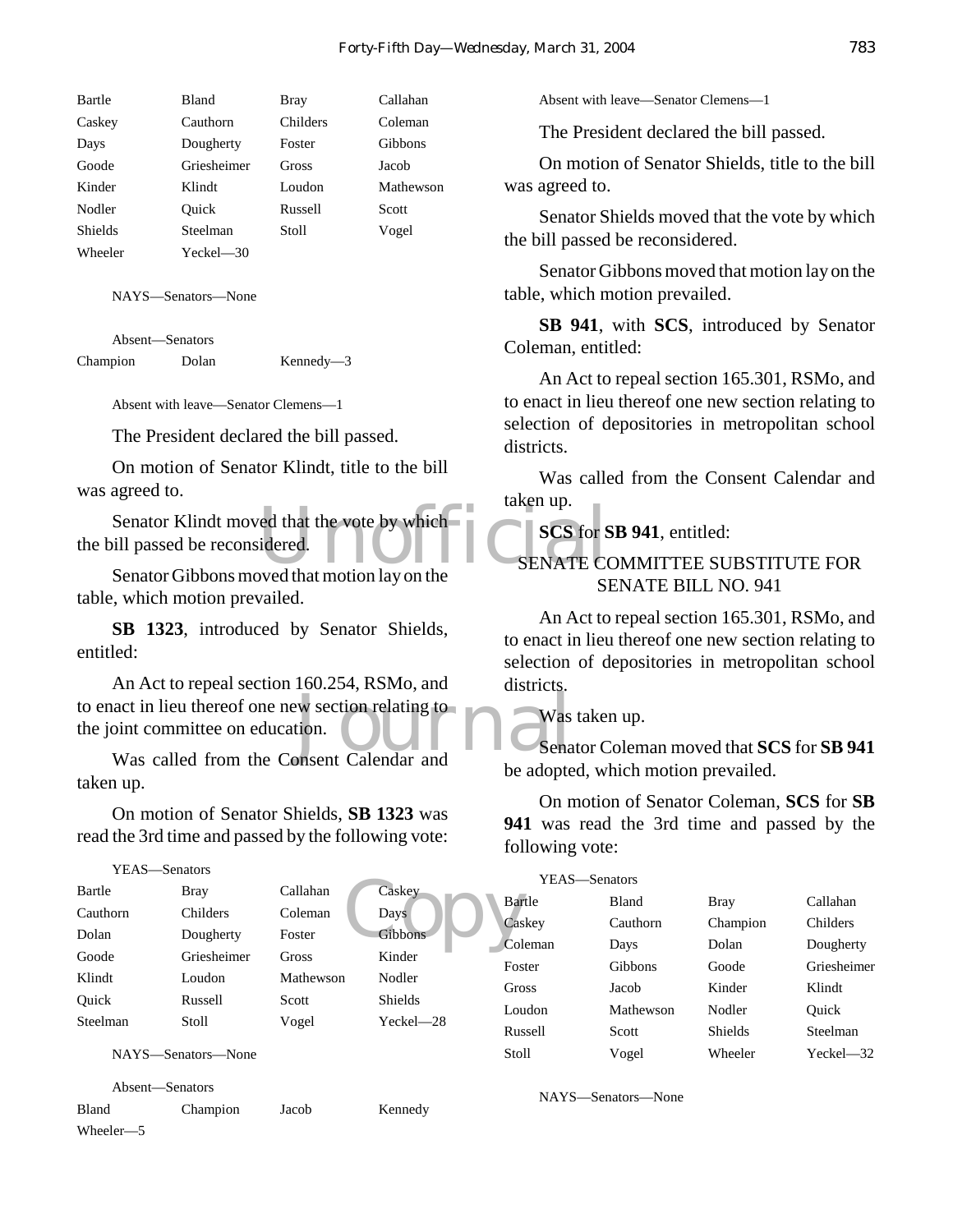Absent—Senator Kennedy—1

Absent with leave—Senator Clemens—1

The President declared the bill passed.

On motion of Senator Coleman, title to the bill was agreed to.

Senator Coleman moved that the vote by which the bill passed be reconsidered.

Senator Gibbons moved that motion lay on the table, which motion prevailed.

**SB 1242**, introduced by Senator Wheeler, entitled:

An Act to repeal sections 169.270, 169.291, 169.295, and 169.322, RSMo, and to enact in lieu thereof four new sections relating to the Kansas City public school retirement system.

Was called from the Consent Calendar and<br>
up.<br>
On motion of Senator Wheeler SB 1242 was<br>
Senate Bill No taken up.

On motion of Senator Wheeler, **SB 1242** was read the 3rd time and passed by the following vote:

| YEAS—Senators |           |          |             | shall pro  |
|---------------|-----------|----------|-------------|------------|
| Bartle        | Bland     | Bray     | Callahan    | enforcing  |
| Caskey        | Cauthorn  | Champion | Childers    | violation  |
| Coleman       | Days      | Dolan    | Dougherty   | stopping   |
| Foster        | Gibbons   | Goode    | Griesheimer | by inserti |
| Gross         | Jacob     | Kinder   | Klindt      | following  |
| Loudon        | Mathewson | Nodler   | Ouick       | passenge   |
| Russell       | Scott     | Shields  | Steelman    | by strikin |
| Stoll         | Vogel     | Wheeler  | Yeckel-32   | thereof th |

NAYS—Senators—None

Absent—Senator Kennedy—1

Absent with leave—Senator Clemens—1

The President declared the bill passed.

On motion of Senator Wheeler, title to the bill was agreed to.

Senator Wheeler moved that the vote by which the bill passed be reconsidered.

Senator Gibbons moved that motion lay on the table, which motion prevailed.

#### **SENATE BILLS FOR PERFECTION**

Senator Goode moved that **SB 710**, with **SCS**, be called from the Informal Calendar and taken up for perfection, which motion prevailed.

#### **SCS** for **SB 710**, entitled:

#### SENATE COMMITTEE SUBSTITUTE FOR SENATE BILL NO. 710

An Act to repeal sections 210.104, 210.107, and 307.178, RSMo, and to enact in lieu thereof two new sections relating to motor vehicle safety, with penalty provisions and an effective date.

Was taken up.

Senator Goode moved that **SCS** for **SB 710** be adopted.

Senator Dolan offered **SA 1**:

SENATE AMENDMENT NO. 1

Amend Senate Committee Substitute for Senate Bill No. 710, Page 2, Section 307.178, Line 17, by inserting immediately after the word "subsection" the following: "**, however, nothing shall prohibit a law enforcement officer from enforcing the provisions of this section if the violation is clearly visible to the officer without stopping the vehicle**"; and further amend line 22, by inserting immediately after the word "law" the following: "**or for a search of the driver, passenger, or vehicle**"; and further amend line 40, by striking the word "ten" and inserting in lieu thereof the following: "**fifteen**".

Senator Dolan moved that the above amendment be adopted, which motion prevailed.

Senator Dolan offered **SA 2**:

SENATE AMENDMENT NO. 2

Copy Amend Senate Committee Substitute for Senate Bill No. 710, Page 1, Section A, Line 3, by inserting after all of said line the following:

> "307.020. As used in sections 307.020 to 307.120, **[**unless the context requires another or different construction**] the following terms mean**:

> (1) "Approved" **[**means**],** approved by the director of revenue and when applied to lamps and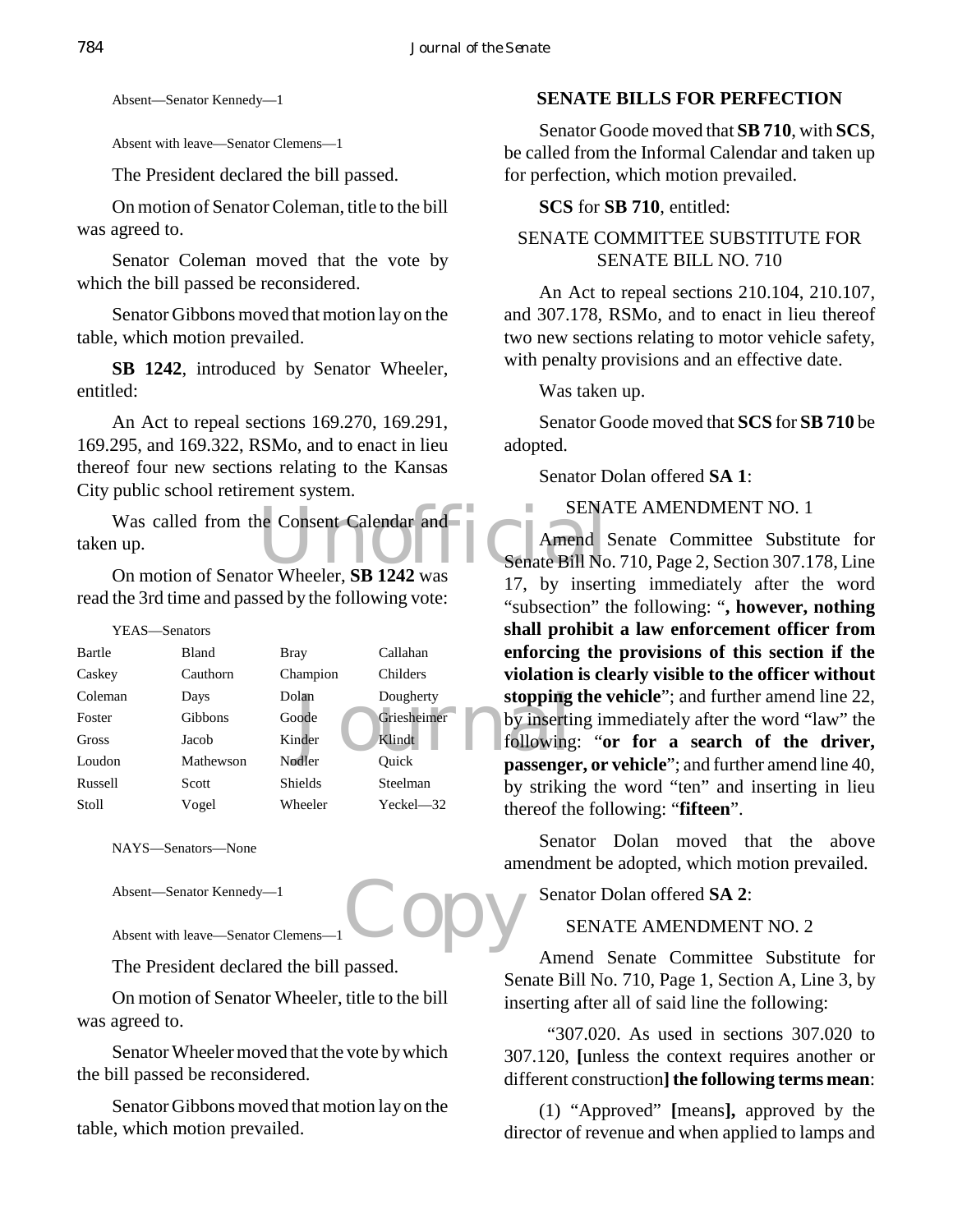other illuminating devices means that such lamps and devices must be in good working order;

(2) "Auxiliary lamp" **[**means**],** an additional lighting device on a motor vehicle used primarily to supplement the headlamps in providing general illumination ahead of a vehicle;

(3) "Headlamp" **[**means**],** a major lighting device capable of providing general illumination ahead of a vehicle;

(4) "Mounting height" **[**means**],** the distance from the center of the lamp to the surface on which the vehicle stands;

(5) "Multiple-beam headlamps" **[**means**],** headlamps or similar devices arranged so as to permit the driver of the vehicle to use one of two or more distributions of light on the road;

Example of the anti-<br>
Example of the separator D<br>
Senator D<br>
Senator D<br>
Senator D<br>
Senator D<br>
Senator D<br>
Senator D<br>
Senator D<br>
Senator D<br>
Senator D<br>
Senator D<br>
Senator D<br>
Senator D<br>
Senator D<br>
Senator D<br>
Senator D<br>
Senator (6) "Reflector" **[**means**],** an approved device designed and used to give an indication by reflected light;

(7) "Single-beam headlamps" **[**means**],** headlamps or similar devices arranged so as to permit the driver of the vehicle to use but one distribution of light on the road;

or by which a person or property is or may be<br>transported upon a highway, excepting devices<br>moved by human power or used exclusively upon (8) "Vehicle" **[**means**],** every device in, upon or by which a person or property is or may be transported upon a highway, excepting devices stationary rails or tracks;

**require the use of windshield wipers, and at any** other time when there is not sufficient light to render clearly discernible persons and vehicles on (9) "When lighted lamps are required" **[**means**],** at any time from a half-hour after sunset to a half-hour before sunrise**, at anytime when rain, snow, fog, or other atmospheric conditions** other time when there is not sufficient light to render clearly discernible persons and vehicles on the highway at a distance of five hundred feet ahead."; and

Further amend the title and enacting clause accordingly.

Senator Dolan moved that the above amendment be adopted.

Senator Shields assumed the Chair.

Senator Caskey offered **SA 1** to **SA 2**, which was read:

#### SENATE AMENDMENT NO. 1 TO SENATE AMENDMENT NO. 2

Amend Senate Amendment No. 2 to Senate Committee Substitute for Senate Bill No. 710, Page 2, Section 307.020, Line 8, by inserting after "fog,": "intermittent sprinkling, smoke, rain spit, excessive dew,".

Senator Caskey moved that the above amendment be adopted.

At the request of Senator Caskey, **SA 1** to **SA 2** was withdrawn.

**SA 2** was again taken up.

At the request of Senator Dolan, the above amendment was withdrawn.

Senator Nodler assumed the Chair.

Senator Dolan offered **SA 3**, which was read:

#### SENATE AMENDMENT NO. 3

Amend Senate Committee Substitute for Senate Bill No. 710, Page 4, Section 307.179, Lines 48-51, by deleting all of subsection 5; and further renumber the remaining subsection accordingly.

Senator Dolan moved that the above amendment be adopted, which motion prevailed.

Senator Caskey offered **SA 4**, which was read:

SENATE AMENDMENT NO. 4

Amend Senate Committee Substitute for Senate Bill No. 710, Page 5, Section 307.179, Line 65, by inserting after said line the following:

"**Section 1. Whenever Missouri driving statutes are altered, the Missouri Department of Revenue shall notify all licensed Missouri motorists of said changes before those changes become effective.**"; and

Further amend the title and enacting clause accordingly.

Senator Caskey moved that the above amendment be adopted.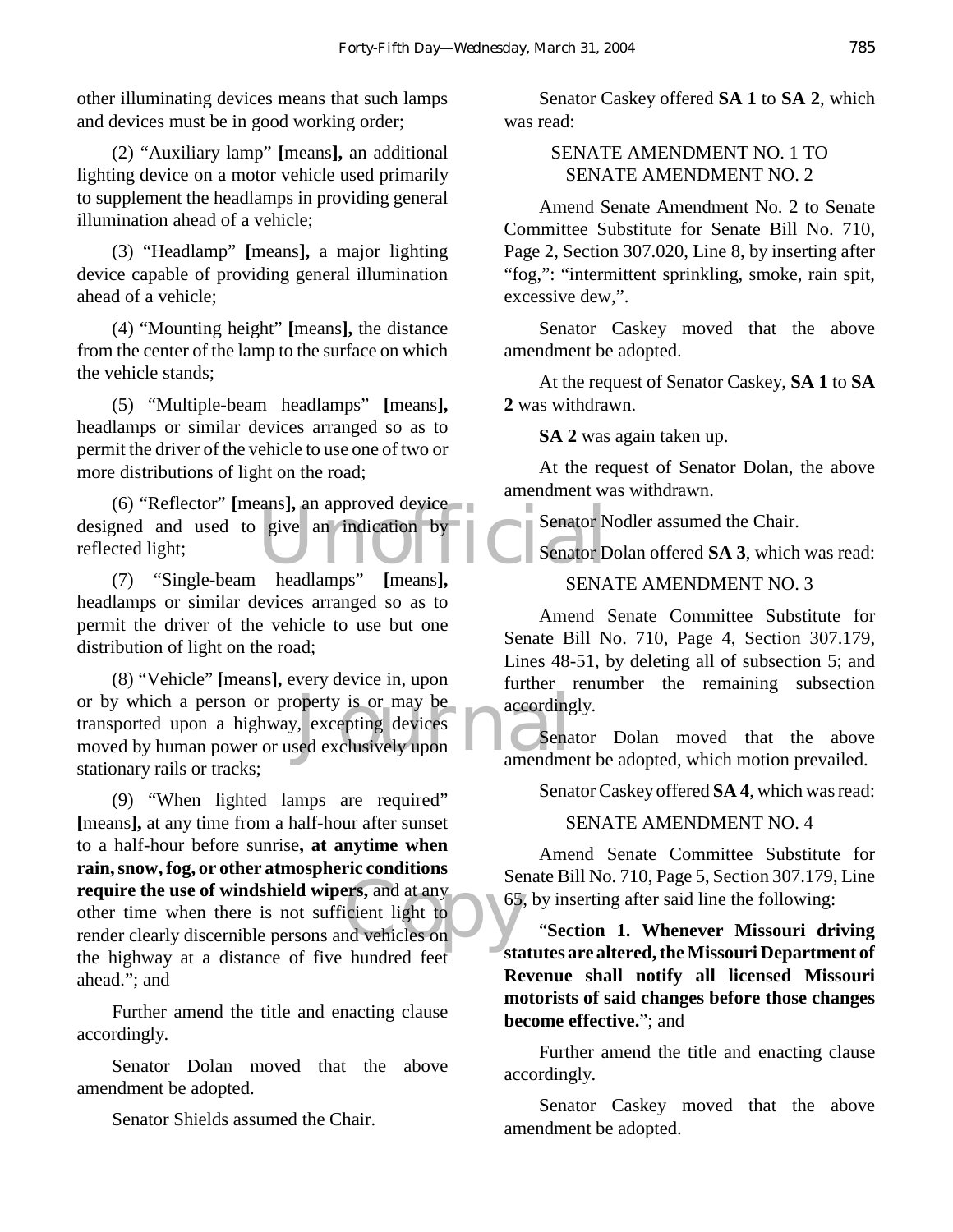At the request of Senator Caskey, **SA 4** was withdrawn.

Senator Caskey offered **SA 5**, which was read:

#### SENATE AMENDMENT NO. 5

Amend Senate Committee Substitute for Senate Bill No. 710, Page 5, Section 307.179, Line 65, by inserting after said line the following:

"**Section 1. Whenever Missouri driving statutes are altered, the Missouri Department of Revenue shall notify licensed Missouri motorists via public service announcements or other mass communication means of said changes before those changes become effective.**"; and

Further amend the title and enacting clause accordingly.

Senator Caskey moved that the above

amendment be adopted, which motion prevailed.<br>
Senator Loudon offered SA 6, which was read:<br>
SENATE AMENDMENT NO 6 provisions of Senator Loudon offered **SA 6**, which was read:

#### SENATE AMENDMENT NO. 6

Amend Senate Committee Substitute for Senate Bill No. 710, Page 1, Section A, Line 3, by inserting immediately after all of said line the following:

"307.156. Any person, firm, or corporation any person any person of the owns or operates a business engaged in **the motorcycle of the high**n installed in<br>disclosing in dis<br>f the vehicle<br>a that a used **which owns or operates a business engaged in whole or in part in servicing motor vehicles and installs or purports to install an airbag in a motor vehicle and either: 1) installs an airbag that does not meet all applicable federal safety regulations for an airbag installed in a vehicle of that make, model, and year; or 2) installs an airbag which has previously been installed in another motor vehicle without disclosing in writing to the owner or lessee of the vehicle receiving such airbag installation that a used airbag has been installed in it, shall be guilty of a class D felony.**"; and

Further amend the title and enacting clause accordingly.

Senator Loudon moved that the above

amendment be adopted, which motion prevailed.

Senator Bray offered **SA 7**:

#### SENATE AMENDMENT NO. 7

Amend Senate Committee Substitute for Senate Bill No. 710, Page 1, Section A, Line 3, by inserting immediately after said line the following:

 "300.330. The driver of a **motor** vehicle shall not drive within any sidewalk area except as a permanent or temporary driveway. **A designated bicycle lane shall not be obstructed by a parked or standing motor vehicle or other stationary object. A motor vehicle may be driven in a designated bicycle lane only for the purpose of a lawful maneuver to cross the lane or provide for safe travel. In making an otherwise lawful maneuver that requires traveling in or crossing a designated bicycle lane, the driver of a motor vehicle shall yield to any bicycle in the lane.**

300.410. Notwithstanding the foregoing provisions of sections 300.155 to 300.410, every driver of a vehicle shall exercise the highest degree of care to avoid colliding with any pedestrian **[**upon any roadway and shall give warning by sounding the horn when necessary**], any person propelling or a passenger on a human powered vehicle, or any person operating or a passenger on a motorcycle,** and shall exercise **[**proper precaution**] the highest degree of care** upon observing any child or any confused or incapacitated person upon a roadway.

**300.411. 1. When passing a bicycle, a person operating a motor vehicle shall exercise the highest degree of care by leaving a safe distance between the motor vehicle and the bicycle of not less than three feet until the motor vehicle is safely past the overtaken bicycle.**

**2. When passing a pedestrian in or near a roadway, a person operating a vehicle shall exercise the highest degree of care by operating at a safe speed and leaving a safe distance between the vehicle and the pedestrian, and in no event less than three feet, until the vehicle is safely past the pedestrian.**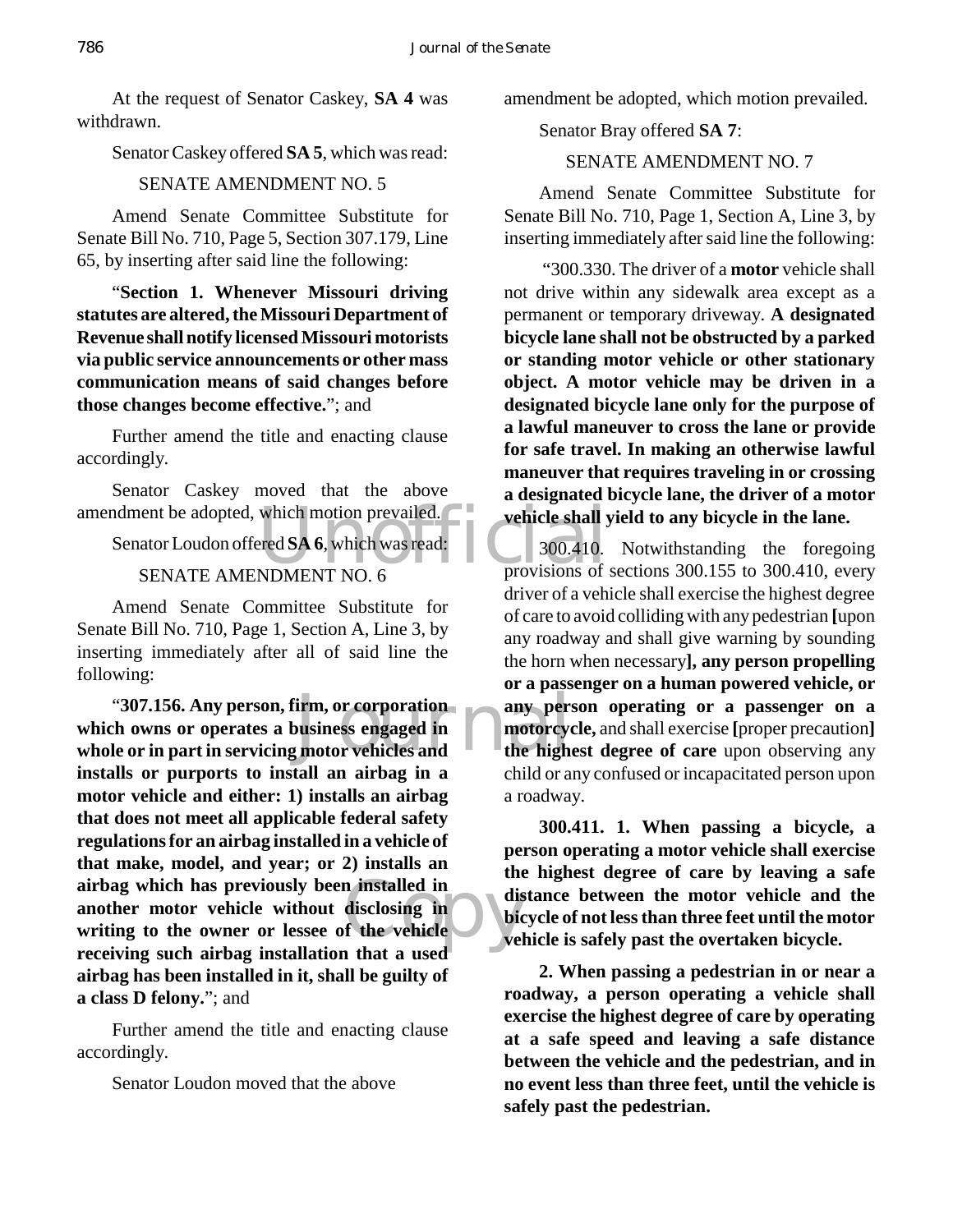302.302. 1. The director of revenue shall put into effect a point system for the suspension and revocation of licenses. Points shall be assessed only after a conviction or forfeiture of collateral. The initial point value is as follows:

(1) Any moving violation of a state law or county or municipal or federal traffic ordinance or regulation not listed in this section, other than a violation of vehicle equipment provisions or a court-ordered supervision as provided in section 302.303 . . . . . . . . . . . . . . . . . . . . . . 2 points (except any violation of municipal stop sign ordinance where no accident is

 $involved \ldots \ldots \ldots \ldots \ldots \ldots \ldots \ldots 1$  point)

(2) Speeding

In violation of a state law . . . . . . . . . . . . . 3 points In violation of a county or municipal

ordinance . . . . . . . . . . . . . . . . . . . . . . . . . 2 points

 $\begin{bmatrix} 1(12) & 1 & 1 \end{bmatrix}$ <br>
cene of an accident in<br>  $\begin{bmatrix} 0 & 0 \end{bmatrix}$  (13)] (14<br>  $\begin{bmatrix} 1(3) & 1 \end{bmatrix}$ (3) Leaving the scene of an accident in violation of section 577.060, RSMo. . . . . 12 points In violation of any county or municipal

ordinance. . . . . . . . . . . . . . . . . . . . . . . . . . 6 points

#### (4) **In a marked school zone . . . . . . 4 points**

**(5)** Careless and imprudent driving in

. . . . . . . . . . . . . . . . . . . . . . . . . . . . 4 points

violation of subsection 4 of section 304.016, RSMo<br>
In violation of a county or municipal<br>
The vehicle county of municipal In violation of a county or municipal ordinance . . . . . . . . . . . . . . . . . . . . . . . . . . 2 points

**[**(5)**] (6)** Operating without a valid license in violation of subdivision (1) or (2) of subsection 1 of section 302.020:

(a) For the first conviction  $\dots \dots \dots$  . 2 points

(b) For the second conviction  $\dots$  ... . 4 points

er and the Points<br>County of the Points<br>Copyright Section 4 points<br>Copyright Section 4 points (c) For the third conviction  $\dots \dots$  6 points

**[**(6)**] (7)** Operating with a suspended or revoked license prior to restoration of operating privileges . . . . . . . . . . . . . . . . . . . . . . . . . 12 points

**[**(7)**] (8)** Obtaining a license by

misrepresentation . . . . . . . . . . . . . . . . . . 12 points

**[**(8)**] (9)** For the first conviction of driving while in an intoxicated condition or under the influence of controlled substances or drugs . . . . . . . . . . . 8 points

**[**(9)**] (10)** For the second or subsequent conviction of any of the following offenses however combined: driving while in an intoxicated condition, driving under the influence of controlled substances or drugs or driving with a blood alcohol content of eight-hundredths of one percent or more by weight  $\dots \dots \dots \dots \dots \dots \dots \dots \dots 12$  points

**[**(10)**] (11)** For the first conviction for driving with blood alcohol content eight-hundredths of one percent or more by weight In violation of state law . . . . . . . . . . . . . . . . . . . . . . . . . 8 points

In violation of a county or municipal ordinance or federal law or regulation . . . . . . . . . . . 8 points

**[**(11)**] (12)** Any felony involving the use of a motor vehicle . . . . . . . . . . . . . . . . . . . . 12 points

**[**(12)**] (13)** Knowingly permitting unlicensed operator to operate a motor vehicle .. . . . . 4 points

**[**(13)**] (14)** For a conviction for failure to maintain financial responsibility pursuant to county or municipal ordinance or pursuant to section 303.025, RSMo . . . . . . . . . . . . . 4 points

**(15) Misdemeanor assault in the third degree involving the use of a motor vehicle . . . . . 8 points**

**(16) (a) For a conviction for operation of a vehicle causing injury under subsection 1 of section 304.679, RSMo . . . . . . . . . . . . . 4 points**

**(b) For a conviction for operation of a vehicle causing serious physical injury under sub-section 2 of section 304.679, RSMo . . . . . 8 points**

**(c) For a conviction for operation of a vehicle causing death under subsection 3 of section 304.679, RSMo . . . . . . . . . . . . . 12 points**

2. The director shall, as provided in subdivision (5) of subsection 1 of this section, assess an operator points for a conviction pursuant to subdivision (1) or (2) of subsection 1 of section 302.020, when the director issues such operator a license or permit pursuant to the provisions of sections 302.010 to 302.340.

3. An additional two points shall be assessed when personal injury or property damage results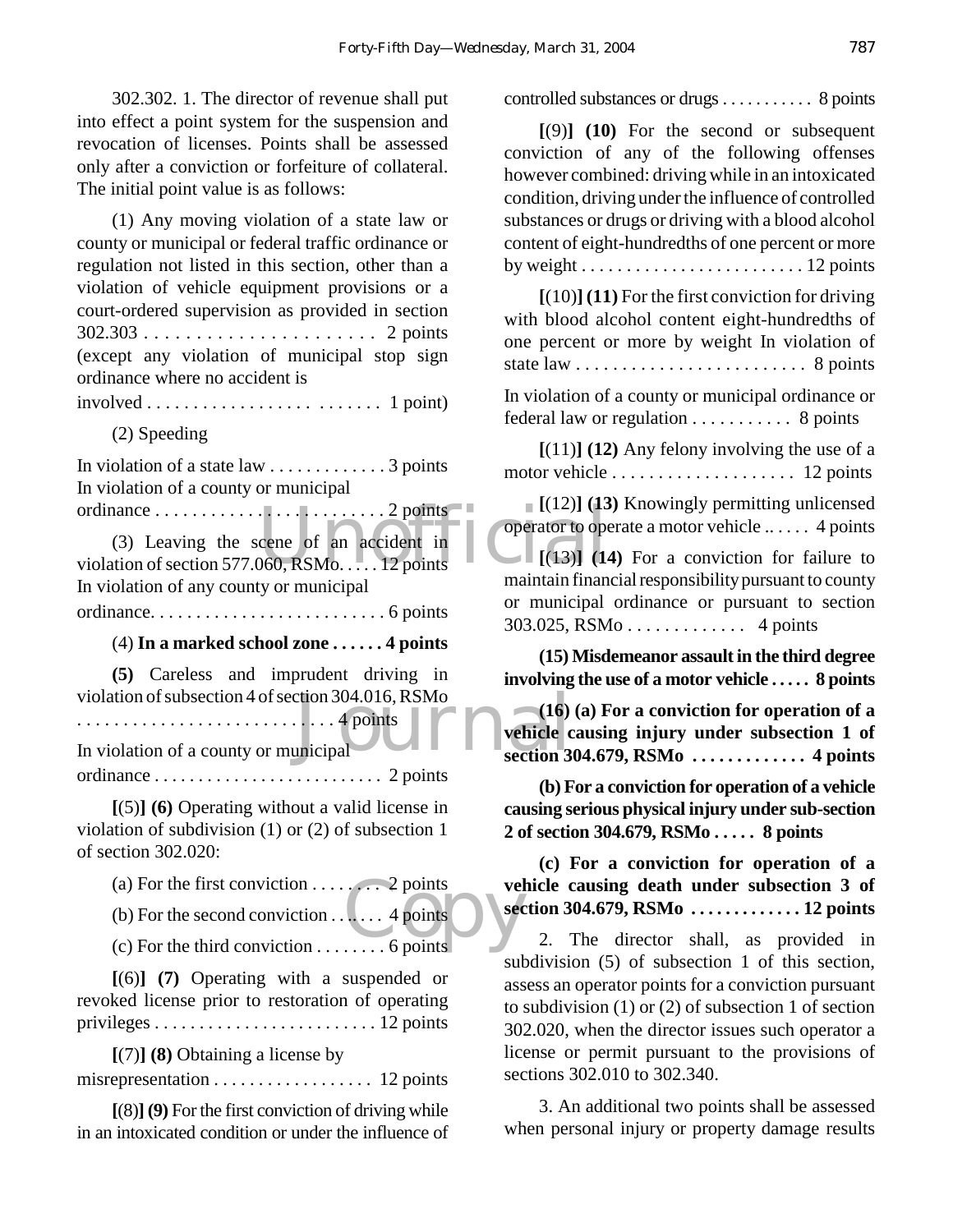from any violation listed in subsection 1 of this section and if found to be warranted and certified by the reporting court.

4. When any of the acts listed in subdivision  $(2)$ ,  $(3)$ ,  $(4)$  or  $(8)$  of subsection 1 of this section constitutes both a violation of a state law and a violation of a county or municipal ordinance, points may be assessed for either violation but not for both. Notwithstanding that an offense arising out of the same occurrence could be construed to be a violation of subdivisions (8), (9) and (10) of subsection 1 of this section, no person shall be tried or convicted for more than one offense pursuant to subdivisions (8), (9) and (10) of subsection 1 of this section for offenses arising out of the same occurrence.

against an operator. The system shall provide that<br>the satisfactory completion of a driver-<br>improvement program or, in the case of violations county or municipal ordinance, regulating motor<br>
vehicles, other than a violation committed in a<br>
commercial motor vehicle as defined in section<br>
200.700 by H and H and H and H and H and H and H and H and H and H and H and neet or exceed<br>fety Council's<br>durse" or, the 5. The director of revenue shall put into effect a system for staying the assessment of points the satisfactory completion of a driverimprovement program or, in the case of violations committed while operating a motorcycle, a motorcycle-rider training course approved by the director of the department of public safety, by an operator, when so ordered and verified by any court having jurisdiction over any law of this state or vehicles, other than a violation committed in a commercial motor vehicle as defined in section 302.700, shall be accepted by the director in lieu of the assessment of points for a violation pursuant to subdivision  $(1)$ ,  $(2)$  or  $(4)$  of subsection 1 of this section or pursuant to subsection 3 of this section. For the purposes of this subsection, the driver-improvement program shall meet or exceed the standards of the National Safety Council's eight-hour "Defensive Driving Course" or, **the National Safety Council's eight-hour "Attitudial Dynamics of Driving Course"** in the case of a violation which occurred during the operation of a motorcycle, the program shall meet the standards established by the director of the department of public safety pursuant to sections 302.133 to 302.138. The completion of a driver-improvement program or a motorcycle-rider training course shall not be accepted in lieu of points more than one

time in any thirty-six-month period and shall be completed within sixty days of the date of conviction in order to be accepted in lieu of the assessment of points. Every court having jurisdiction pursuant to the provisions of this subsection shall, within fifteen days after completion of the driver-improvement program or motorcycle-rider training course by an operator, forward a record of the completion to the director, all other provisions of the law to the contrary notwithstanding. The director shall establish procedures for record keeping and the administration of this subsection.

**304.675. 1. The governing body of a county or municipality may establish a maximum speed limit within a school zone not to exceed twenty miles per hour. Such speed limit shall be in force only during those times thirty minutes before, during, and thirty minutes after the periods of time when students are arriving at a regularly scheduled school session and leaving a regularly scheduled school session. As used in this section, the term "school zone" means property on which a school building is located and the sections of street or highway on or adjacent to the school property that are designated by signs indicating that it is a school and showing the posted limit or a section of street or highway where a school crossing is located that is designated by signs indicating that it is a school crossing and showing the posted speed limit. The state highways and transportation commission shall approve a twenty mile per hour speed limit in a school zone on state or federal highways before the same shall become effective.**

**2. The governing body of a county or municipality may establish a speed limit within a school zone lower than twenty miles per hour if it finds, in conjunction with the school board, that a lower limit is needed to promote public safety, and the governing body of a county or municipality may extend the hours which the school zone speed limit is in force, if it finds, in conjunction with the school board, that extended hours for the school zone speed limit**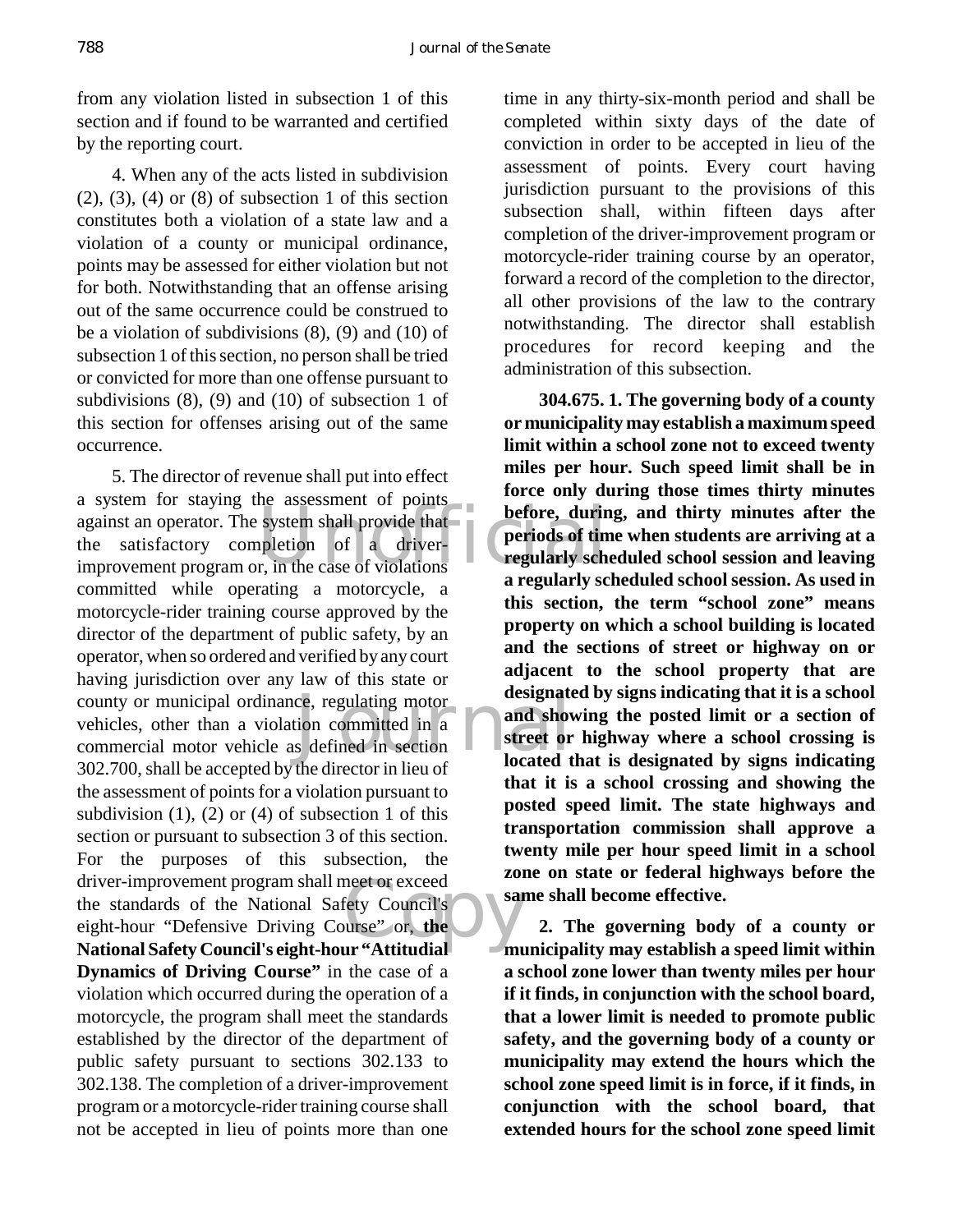**are needed to promote public safety. The establishment of any speed limit within a school zone lower than twenty miles per hour shall be in accordance with sections 304.010, 304.120, and 304.130.**

**3. The governing body of a county or municipality may provide that fines for any traffic violation within a school zone during the hours when the school zone speed limit is in effect shall be double the usual amount, and may erect signs in school zones indicating that fines are doubled.**

person operating or a passenger on a (1) The<br>motorcycle, and shall exercise proper<br>precaution upon observing any child or any which any per **304.677. Notwithstanding any other provisions of the law to the contrary, every driver of a vehicle shall exercise the highest degree of care to avoid colliding with any pedestrian, any person propelling or a passenger on a human powered vehicle, or any motorcycle, and shall exercise proper precaution upon observing any child or any obviously confused, incapacitated, or intoxicated person.**

a safe ustance<br>
any two-<br>
eet, until the motor<br>
ycle. **304.678. When passing a bicycle, a person operating a motor vehicle shall exercise the highest degree of care by leaving a safe distance between the motor vehicle and the bicycle, and in no event less than three feet, until the motor vehicle is safely past the bicycle.**

or municipal<br>egulation, the<br>uses physical **304.679. 1. A person is guilty of operation of a vehicle causing physical injury when, in the course of operating a vehicle in violation of any provision of this chapter, or any moving violation of a state law or county or municipal or federal traffic ordinance or regulation, the person's operation of the vehicle causes physical injury to another person.**

**2. A person is guilty of operation of a vehicle causing serious physical injury when, in the course of operating a vehicle in violation of any provision of this chapter, or any moving violation of a state law or county or municipal or federal traffic ordinance or regulation, the person's operation of the vehicle causes serious physical injury to another person.**

**3. A person is guilty of operation of a vehicle causing death when, in the course operating a vehicle in violation of any provision of this chapter, or any moving violation of a state law or county municipal or federal traffic ordinance or regulation, the person's operation of the vehicle causes the death of another person.**

**4. For purposes of this section, physical injury and serious physical injury shall be as defined in subdivisions (20) and (28) of section 556.061, RSMo, respectively.**"; and

Further amend said bill, Page 5, Section 307.179, Line 65, by inserting after all of said line the following:

 "307.180. As used in sections 307.180 to 307.193:

(1) The word "bicycle" shall mean every vehicle propelled solely by human power upon which any person may ride, having two tandem wheels, **or two parallel wheels and one forward or rear wheel, all of which are more that fourteen inches in diameter,** except scooters and similar devices;

(2) The term "motorized bicycle" shall mean any two- or three-wheeled device having an automatic transmission and a motor with a cylinder capacity of not more than fifty cubic centimeters, which produces less than three gross brake horsepower, and is capable of propelling the device at a maximum speed of not more than thirty miles per hour on level ground. A motorized bicycle shall be considered a motor vehicle for purposes of any homeowners' or renters' insurance policy.

**307.189. Any provision of section 307.188 to the contrary notwithstanding:**

**(1) A person operating a bicycle or humanpowered vehicle approaching a stop sign shall slow down and, if required for safety, stop before entering the intersection. After slowing to a reasonable speed or stopping, the person shall yield the right-of-way to any vehicle in the intersection or approaching on another highway so closely as to constitute an immediate hazard**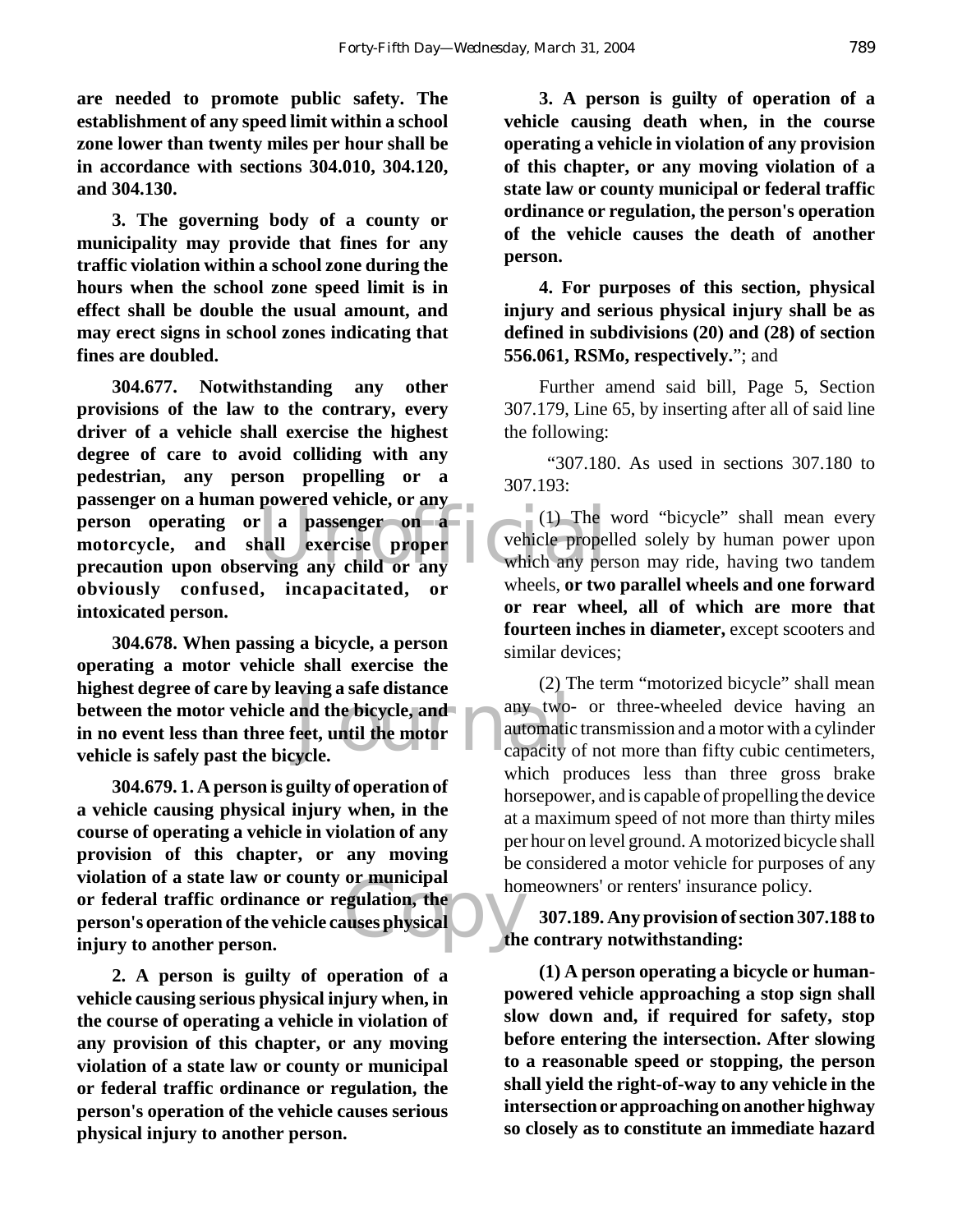**during the time the person is moving across or within the intersection or junction of highways, except that a person after slowing to a reasonable speed and yielding the right-of-way if required, may cautiously make a turn or proceed through the intersection without stopping;**

**(2) A person operating a bicycle or humanpowered vehicle approaching a steady red traffic-control signal shall stop before entering the intersection, except that a person after slowing to a reasonable speed and yielding the right-of-way if required, may cautiously make a right-hand turn without stopping.**

commission prohibit such shoulder travel.<br>
Places where shoulder bicycle travel is<br>
prohibited shall be clearly marked with signs. (2) The **307.191. Bicycle travel on the shoulder of the roadway shall be permitted except where local regulations or regulations established by the state highways and transportation Places where shoulder bicycle travel is prohibited shall be clearly marked with signs. Where bicycle travel on shoulders is permitted, bicycle travel on shoulders shall not be required, except on limited access highways, where bicycle travel may be permitted only on shoulders.**

537.038. Every driver of a vehicle shall<br>exercise the highest degree of care to avoid<br>colliding with any pedestrian, any person **537.038. Every driver of a vehicle shall exercise the highest degree of care to avoid propelling or a passenger on a human powered vehicle, or any person operating or a passenger on a motorcycle and thereby causing bodily injury or death to such person.**

 $\frac{1}{1}$  degree if  $\left[\text{he}\right]$ 565.024. 1. A person commits the crime of involuntary manslaughter in the first degree if **[**he**] the person**:

(1) Recklessly causes the death of another person; or

(2) While in an intoxicated condition operates a motor vehicle in this state and, when so operating, acts with criminal negligence to cause the death of any person **or;**

**(3) In operating a vehicle, recklessly causes the death of another person. For purposes of**

**this subdivision, recklessness shall be presumed if it is shown that the person knowingly operated a vehicle in a manner inconsistent with the requirement of 304.678, or otherwise in an unsafe manner, or in a manner inconsistent with the requirements of local, state, or federal traffic law. The person's prior record of traffic violations and collisions may be used as evidence which may establish a pattern, and thus the person's knowledge of habitual unsafe or illegal vehicle operation and conscious disregard of the substantial and unjustifiable risk of such operation**.

2. Involuntary manslaughter in the first degree is a class C felony.

3. A person commits the crime of involuntary manslaughter in the second degree if**:**

**(1) [**He**] The person** acts with criminal negligence to cause the death of any person**; or**

**(2) The person operates a vehicle in a manner that violates local, state, or federal traffic law or regulation, and such violation causes or contributes to the death of any person**.

4. Involuntary manslaughter in the second degree is a class D felony.

565.060. 1. A person commits the crime of assault in the second degree if **[**he**] the person**:

(1) Attempts to kill or knowingly causes or attempts to cause serious physical injury to another person under the influence of sudden passion arising out of adequate cause; or

(2) Attempts to cause or knowingly causes physical injury to another person by means of a deadly weapon or dangerous instrument; or

(3) Recklessly causes serious physical injury to another person; or

(4) While in an intoxicated condition or under the influence of controlled substances or drugs, operates a motor vehicle in this state and, when so operating, acts with criminal negligence to cause physical injury to any other person than himself; or

(5) Recklessly causes physical injury to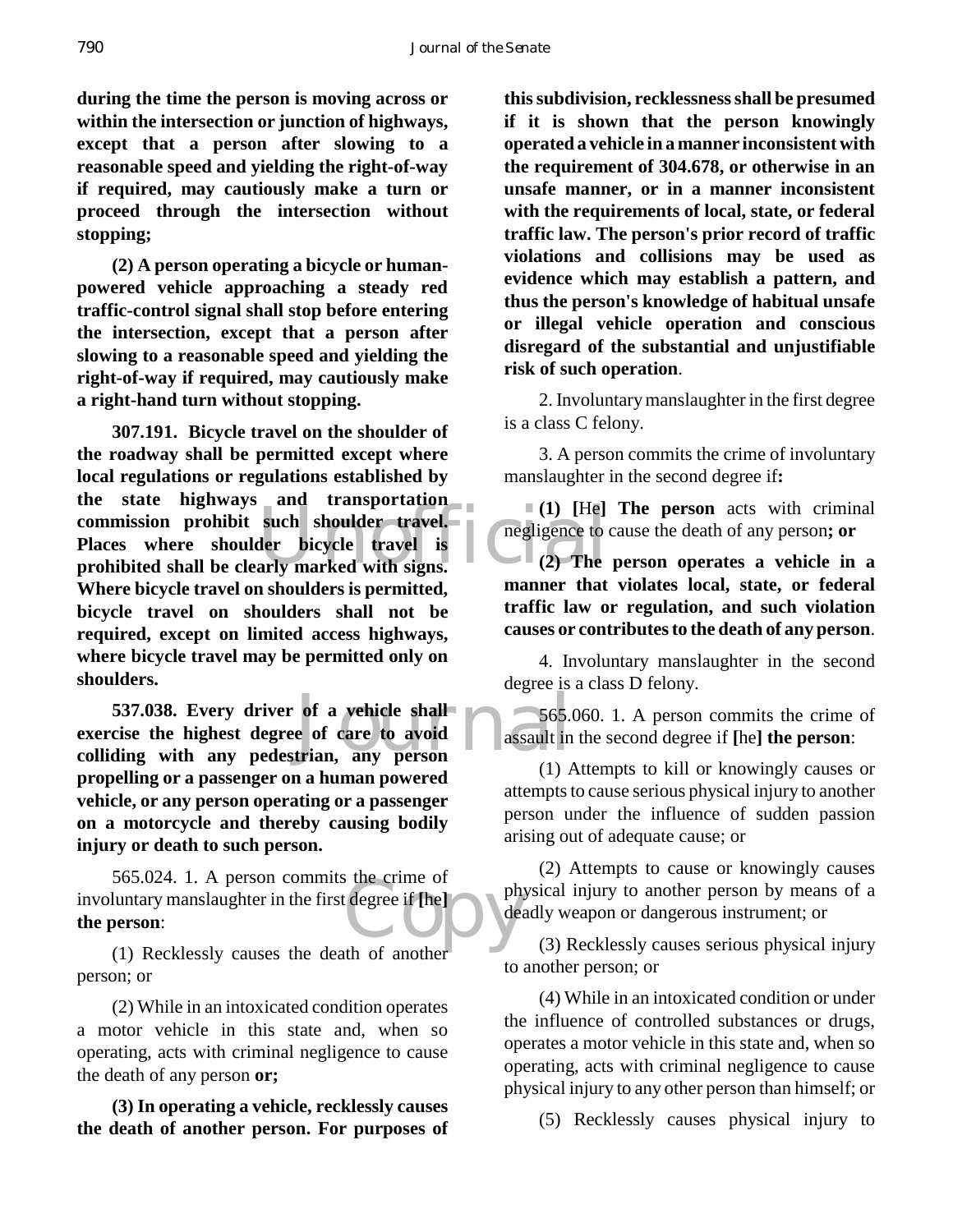another person by means of discharge of a firearm**; or**

**(6) In operating a vehicle, recklessly causes serious physical injury to another person. For purposes of this subdivision, recklessness shall be presumed if it is shown that the person knowingly operated a vehicle in a manner inconsistent with the requirement of section 304.678 or otherwise in an unsafe manner inconsistent with the requirements of local, state, or federal traffic law. The person's prior record of traffic violations and collisions may be used as evidence which may establish a pattern, and thus the person's knowledge of habitual unsafe or illegal vehicle operation and conscious disregard of the substantial and unjustifiable risk of such operation**.

2. The detendant shart have the butden of<br>
injecting the issue of influence of sudden passion<br>
arising from adequate cause under subdivision (1)<br>
of subsection, re<br>
subsection, re 2. The defendant shall have the burden of arising from adequate cause under subdivision (1) of subsection 1 of this section.

3. Assault in the second degree is a class C felony.

565.070. 1. A person commits the crime of assault in the third degree if:

(1) The person attempts to cause or recklessly<br>
es physical injury to another person; or<br>
(2) With criminal negligence the person<br>  $\frac{1}{2}$  as evidents causes physical injury to another person; or

(2) With criminal negligence the person causes physical injury to another person by means of a deadly weapon; or

(3) The person purposely places another person in apprehension of immediate physical injury; or

ges in conduct<br>the or serious (4) The person recklessly engages in conduct which creates a grave risk of death or serious physical injury to another person; or

(5) The person knowingly causes physical contact with another person knowing the other person will regard the contact as offensive or provocative; or

(6) The person knowingly causes physical contact with an incapacitated person, as defined in section 475.010, RSMo, which a reasonable

person, who is not incapacitated, would consider offensive or provocative**; or**

**(7) In operating a vehicle, the person recklessly causes physical injury to another person; or**

**(8) The person operates a vehicle in a manner that violates local, state, or federal traffic law or regulation, and causes or contributes to the serious physical injury of another person**.

**For purposes of subdivision (3) of this subsection, purposefulness shall be presumed if it is shown that the person knowingly operated a vehicle in a manner inconsistent with the requirement of section 304.678, RSMo, that a motorist leave a distance of at least three feet when overtaking a bicycle traveling in the same direction.**

**For purposes of subdivision (7) of this subsection, recklessness shall be presumed if it is shown that the person knowingly operated a vehicle in a manner inconsistent with the requirements of section 304.678, RSMo, or otherwise in an unsafe manner or in a manner inconsistent with the requirement of local, state, or federal traffic law. The person's prior record of traffic violations and collisions may be used as evidence which may establish a pattern of unsafe or illegal operation and the person's awareness of this pattern, and thus the person's knowledge of habitual unsafe or illegal vehicle operation and conscious disregard of the substantial and unjustifiable risk of such operation.**

2. Except as provided in subsections 3 and 4 of this section, assault in the third degree is a class A misdemeanor.

3. A person who violates the provisions of subdivision (3) or (5) of subsection 1 of this section is guilty of a class C misdemeanor.

4. A person who has pled guilty to or been found guilty of the crime of assault in the third degree more than two times against any family or household member as defined in section 455.010,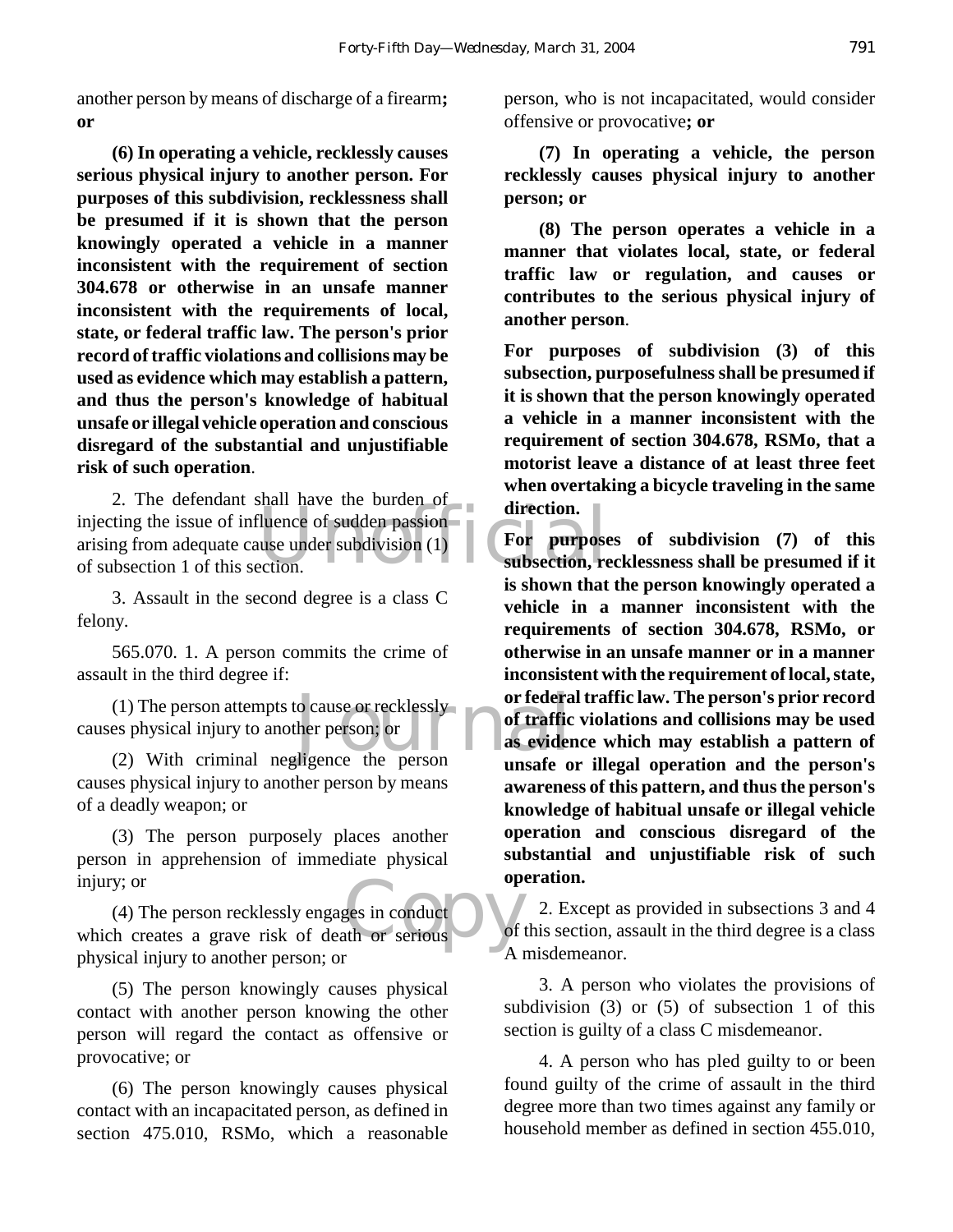RSMo, is guilty of a class D felony for the third or any subsequent commission of the crime of assault in the third degree when a class A misdemeanor. The offenses described in this subsection may be against the same family or household member or against different family or household members."; and

Further amend said bill, page 5, Section B, line 3, by inserting immediately after said line the following:

 "Section C. The enactment of sections 304.675, 304.677, 304.678, 304.679, 307.189, 307.191, and 537.038 and the repeal and reenactment of sections 300.330, 300.410, 302.302, 307.180, 565.024, 565.060, and 565.070 shall become effective on January 1, 2005."; and

Further amend the title and enacting clause accordingly.

oved that the above limit in a schoper hour on sta Senator Bray moved that the above amendment be adopted.

Senator Goode offered **SA 1** to **SA 7**, which was read:

#### SENATE AMENDMENT NO. 1 TO SENATE AMENDMENT NO. 7

Amend Senate Amendment No. 7 to Senate<br>
Committee Substitute for Senate Bill No. 710,<br>
Pages 2-6, Section 302.302, by striking all of<br>
Sena Amend Senate Amendment No. 7 to Senate Committee Substitute for Senate Bill No. 710, section 302.302 from said bill; and

Further amend the title and enacting clause accordingly.

Senator Goode moved that the above amendment be adopted, which motion prevailed.

SA 7, as amended, was again taken up.<br>Senator Gross offered SA 2 to SA 7, which **SA 7**, as amended, was again taken up.

was read:

#### SENATE AMENDMENT NO. 2 TO SENATE AMENDMENT NO. 7

Amend Senate Amendment No. 7 to Senate Committee Substitute for Senate Bill No. 710, Pages 7-8, Section 304.679, by striking all of section 304.679; and

Further amend the title and enacting clause

accordingly.

Senator Gross moved that the above amendment be adopted, which motion prevailed.

**SA 7**, as amended, was again taken up.

Senator Loudon offered **SA 3** to **SA 7**, which was read:

#### SENATE AMENDMENT NO. 3 TO SENATE AMENDMENT NO. 7

Amend Senate Amendment No. 7 to Senate Committee Substitute for Senate Bill No. 710, Page 6, Section 304.675, Lines 10-11, by deleting the words "not to exceed" and replacing them with the words "not less than"; and

Further amend said section, lines 23-24, by deleting said lines and replacing them with the following:

"transportation commission may approve a speed limit in a school zone not lower than twenty miles per hour on state or federal highways before".

Senator Loudon moved that the above amendment be adopted, which motion prevailed.

**SA 7**, as amended, was again taken up.

Senator Bray moved that the above amendment be adopted, which motion prevailed on a standing division vote.

Senator Goode moved that **SCS** for **SB 710**, as amended, be adopted, which motion prevailed.

On motion of Senator Goode, **SCS** for **SB 710**, as amended, was declared perfected and ordered printed.

#### **MESSAGES FROM THE HOUSE**

The following messages were received from the House of Representatives through its Chief Clerk:

Mr. President: I am instructed by the House of Representatives to inform the Senate that the House has taken up and passed **HB 1377**, entitled:

An Act to repeal sections 64.520 and 64.805, RSMo, and to enact in lieu thereof two new sections relating to expenses of county planning commissions.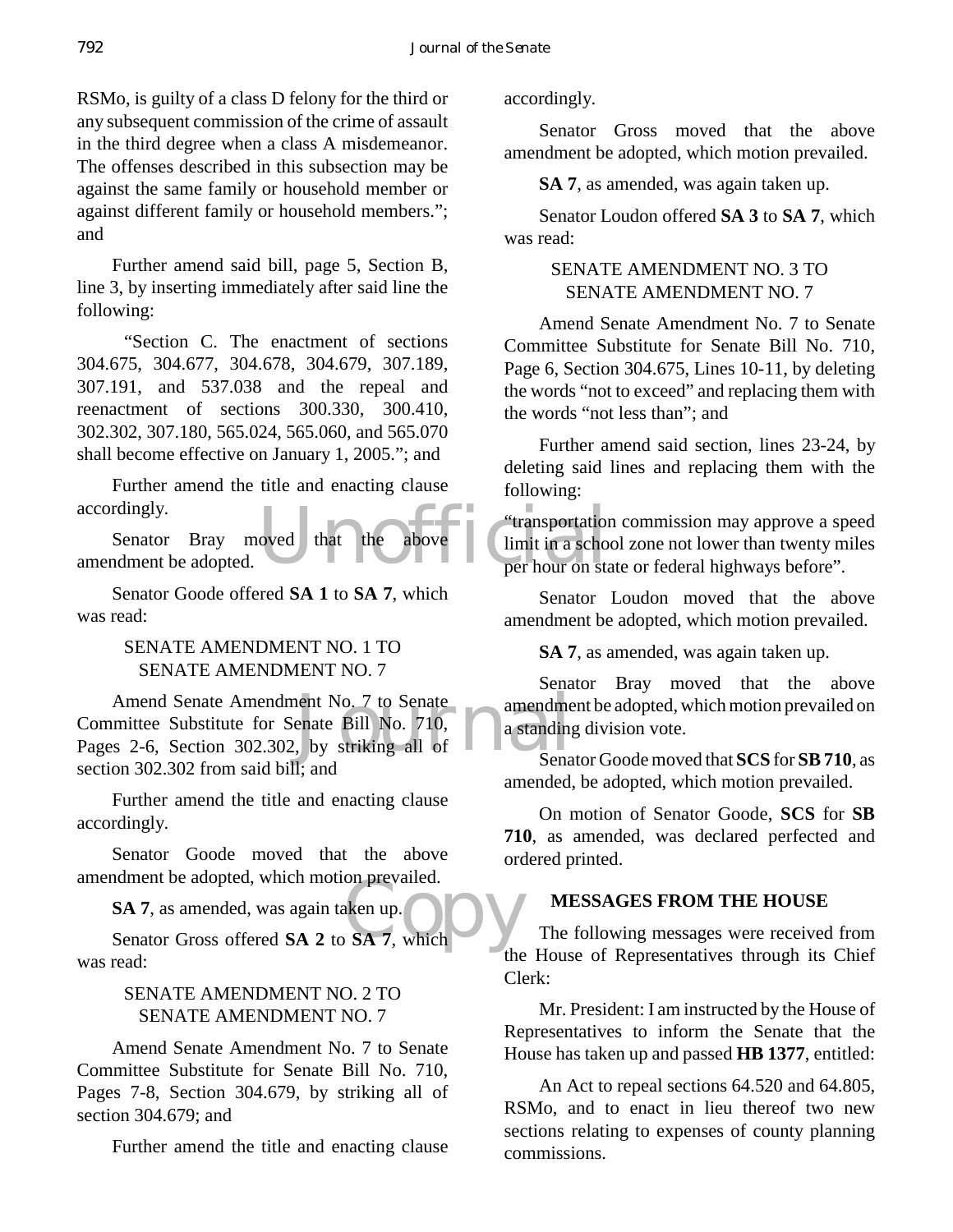In which the concurrence of the Senate is respectfully requested.

Read 1st time.

Also,

Mr. President: I am instructed by the House of Representatives to inform the Senate that the House has taken up and passed **HCS** for **HB 1321**, entitled:

An Act to amend chapter 67, RSMo, by adding thereto one new section relating to neighborhood improvement districts.

In which the concurrence of the Senate is respectfully requested.

Read 1st time.

#### **REPORTS OF STANDING COMMITTEES**

hairman of the Committee<br>Resolutions and Ethics, Commotion<br>reports: Was agreed to. Senator Gibbons, Chairman of the Committee on Rules, Joint Rules, Resolutions and Ethics, submitted the following reports:

Such a content of the state and that the printed copies furnished the<br>
Senators are correct.<br>
On motion of Senator Gibbons, the Senate An A Mr. President: Your Committee on Rules, Joint Rules, Resolutions and Ethics, to which were referred **SS** for **SCS** for **SB 1081**; and **SCS** for **SB 1220**, begs leave to report that it has examined the same and finds that the bills have been truly Senators are correct.

On motion of Senator Gibbons, the Senate recessed until 2:15 p.m.

#### **RECESS**

The time of recess having expired, the Senate was called to order by Senator Gross.

### S.<br>TE BILLS NO VS **THIRD READING OF SENATE BILLS**

**SB 1311**, introduced by Senator Wheeler, entitled:

An Act to repeal section 143.081, RSMo, and to enact in lieu thereof one new section relating to credit for income taxes paid to another state or the District of Columbia, with an effective date.

Was called from the Consent Calendar and taken up.

On motion of Senator Wheeler, **SB 1311** was read the 3rd time and passed by the following vote:

| YEAS—Senators |           |                |                |
|---------------|-----------|----------------|----------------|
| Bartle        | Bray      | Callahan       | Caskey         |
| Cauthorn      | Champion  | <b>Clemens</b> | Coleman        |
| Days          | Dougherty | Foster         | Gibbons        |
| Griesheimer   | Gross     | Jacob          | Kennedy        |
| Kinder        | Klindt    | Loudon         | Mathewson      |
| Nodler        | Russell   | Scott          | <b>Shields</b> |
| Steelman      | Stoll     | Vogel          | Wheeler        |
| $Yech = 29$   |           |                |                |

NAYS—Senator Goode—1

|       | Absent—Senators |       |           |
|-------|-----------------|-------|-----------|
| Bland | <b>Childers</b> | Dolan | $Quick-4$ |

Absent with leave—Senators—None

The President declared the bill passed.

On motion of Senator Wheeler, title to the bill was agreed to.

Senator Wheeler moved that the vote by which the bill passed be reconsidered.

Senator Gibbons moved that motion lay on the table, which motion prevailed.

**SB 1195**, with **SCS**, introduced by Senator Klindt, entitled:

An Act to repeal section 211.393, RSMo, and to enact in lieu thereof one new section relating to juvenile court personnel.

Was called from the Consent Calendar and taken up.

**SCS** for **SB 1195**, entitled:

#### SENATE COMMITTEE SUBSTITUTE FOR SENATE BILL NO. 1195

An Act to repeal section 211.393, RSMo, and to enact in lieu thereof one new section relating to juvenile court personnel.

Was taken up.

Senator Klindt moved that **SCS** for **SB 1195** be adopted, which motion prevailed.

On motion of Senator Klindt, **SCS** for **SB**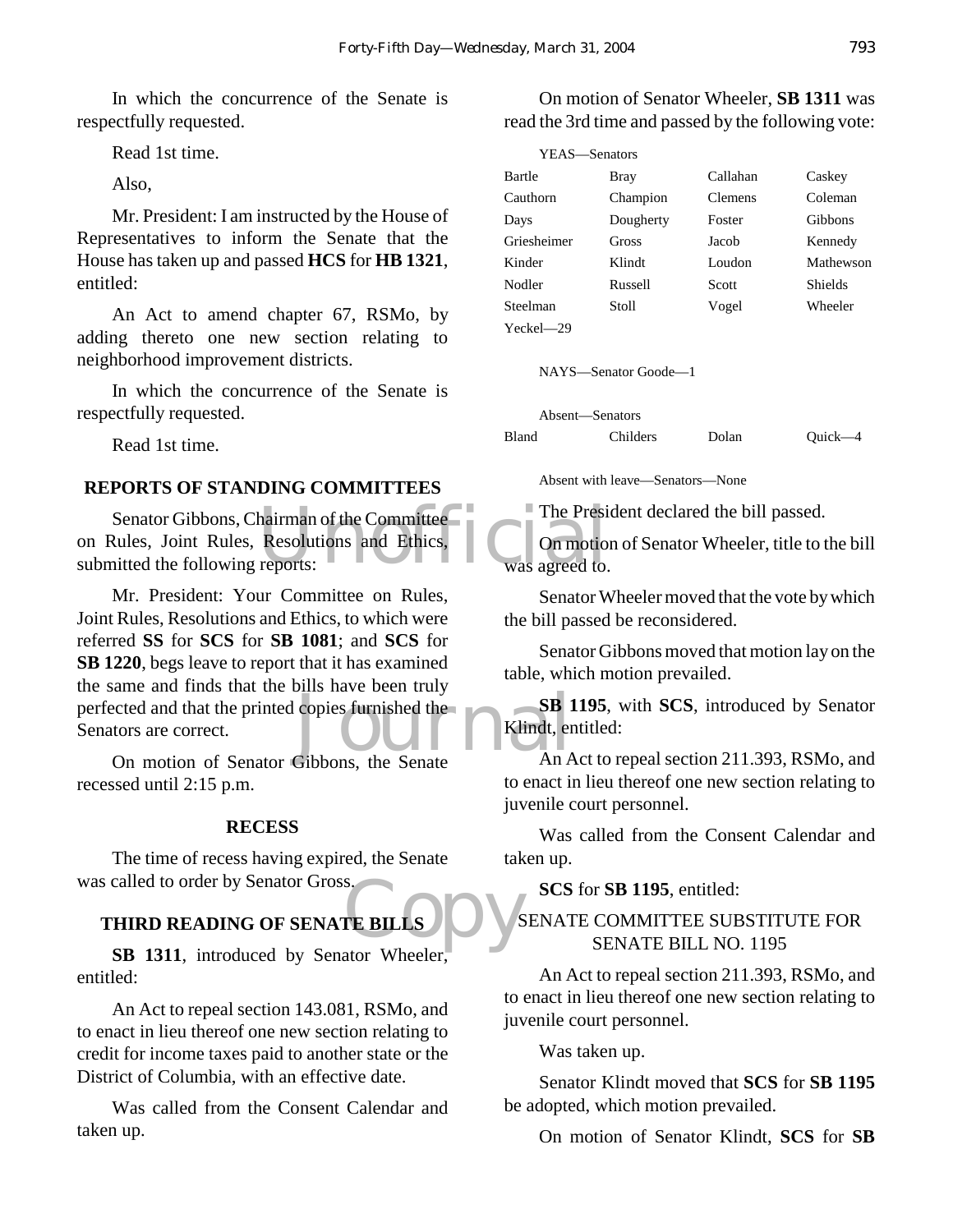| YEAS—Senators  |              |                |             |
|----------------|--------------|----------------|-------------|
| Bartle         | <b>Bland</b> | Bray           | Callahan    |
| Caskey         | Cauthorn     | Champion       | Childers    |
| <b>Clemens</b> | Coleman      | Days           | Dougherty   |
| Foster         | Gibbons      | Goode          | Griesheimer |
| Gross          | Jacob        | Kennedy        | Kinder      |
| Klindt         | Loudon       | Mathewson      | Nodler      |
| Russell        | Scott        | <b>Shields</b> | Steelman    |
| Stoll          | Vogel        | Wheeler        | $Yech = 32$ |

**1195** was read the 3rd time and passed by the following vote:

NAYS—Senators—None

Absent—Senators

Dolan Quick—2

Absent with leave—Senators—None

The President declared the bill passed.

Transfer de bill passed.<br>
Internation Klindt, title to the bill<br>
Absent with On motion of Senator Klindt, title to the bill was agreed to.

Senator Klindt moved that the vote by which the bill passed be reconsidered.

Senator Gibbons moved that motion lay on the table, which motion prevailed.

SB 1066, with SCS, introduced by Senator<br>
Iman, entitled:<br>
An Act to repeal sections 537.675, 537.678, **SB 1066**, with **SCS**, introduced by Senator Steelman, entitled:

and 537.684, RSMo, and to enact in lieu thereof three new sections relating to the tort victims' compensation fund.

Was called from the Consent Calendar and taken up.

**SCS** for **SB 1066**, entitled:

# ken up.<br>SENATE COMMITTEE SUBSTITUTE FOR SENATE BILL NO. 1066

An Act to repeal sections 537.675, 537.678, and 537.684, RSMo, and to enact in lieu thereof three new sections relating to the tort victims' compensation fund, with an emergency clause for a certain section.

Was taken up.

Senator Steelman moved that **SCS** for **SB 1066** be adopted, which motion prevailed.

On motion of Senator Steelman, **SCS** for **SB 1066** was read the 3rd time and passed by the following vote:

| YEAS-Senators |                |              |             |
|---------------|----------------|--------------|-------------|
| Bartle        | <b>Bland</b>   | <b>Bray</b>  | Callahan    |
| Caskey        | Cauthorn       | Champion     | Childers    |
| Clemens       | Coleman        | Days         | Dougherty   |
| Foster        | Gibbons        | Goode        | Griesheimer |
| Gross         | Jacob          | Kennedy      | Klindt      |
| Loudon        | Mathewson      | Nodler       | Russell     |
| Scott         | <b>Shields</b> | Steelman     | Stoll       |
| Vogel         | Wheeler        | $Yeckel$ —31 |             |
|               |                |              |             |

NAYS—Senators—None

Absent—Senators

Dolan Kinder Quick—3

Absent with leave—Senators—None

The President declared the bill passed.

The emergency clause was adopted by the following vote:

| YEAS-Senators  |          |                |                |
|----------------|----------|----------------|----------------|
| Bartle         | Bland    | Bray           | Callahan       |
| Caskey         | Cauthorn | Champion       | Childers       |
| <b>Clemens</b> | Coleman  | Days           | Dougherty      |
| Foster         | Gibbons  | Goode          | Griesheimer    |
| Gross          | Jacob    | Kennedy        | Kinder         |
| Klindt         | Loudon   | Mathewson      | Nodler         |
| Russell        | Scott    | <b>Shields</b> | Steelman       |
| <b>Stoll</b>   | Vogel    | Wheeler        | $Yechel$ $-32$ |

NAYS—Senators—None

Absent—Senators Dolan Quick—2

Absent with leave—Senators—None

On motion of Senator Steelman, title to the bill was agreed to.

Senator Steelman moved that the vote by which the bill passed be reconsidered.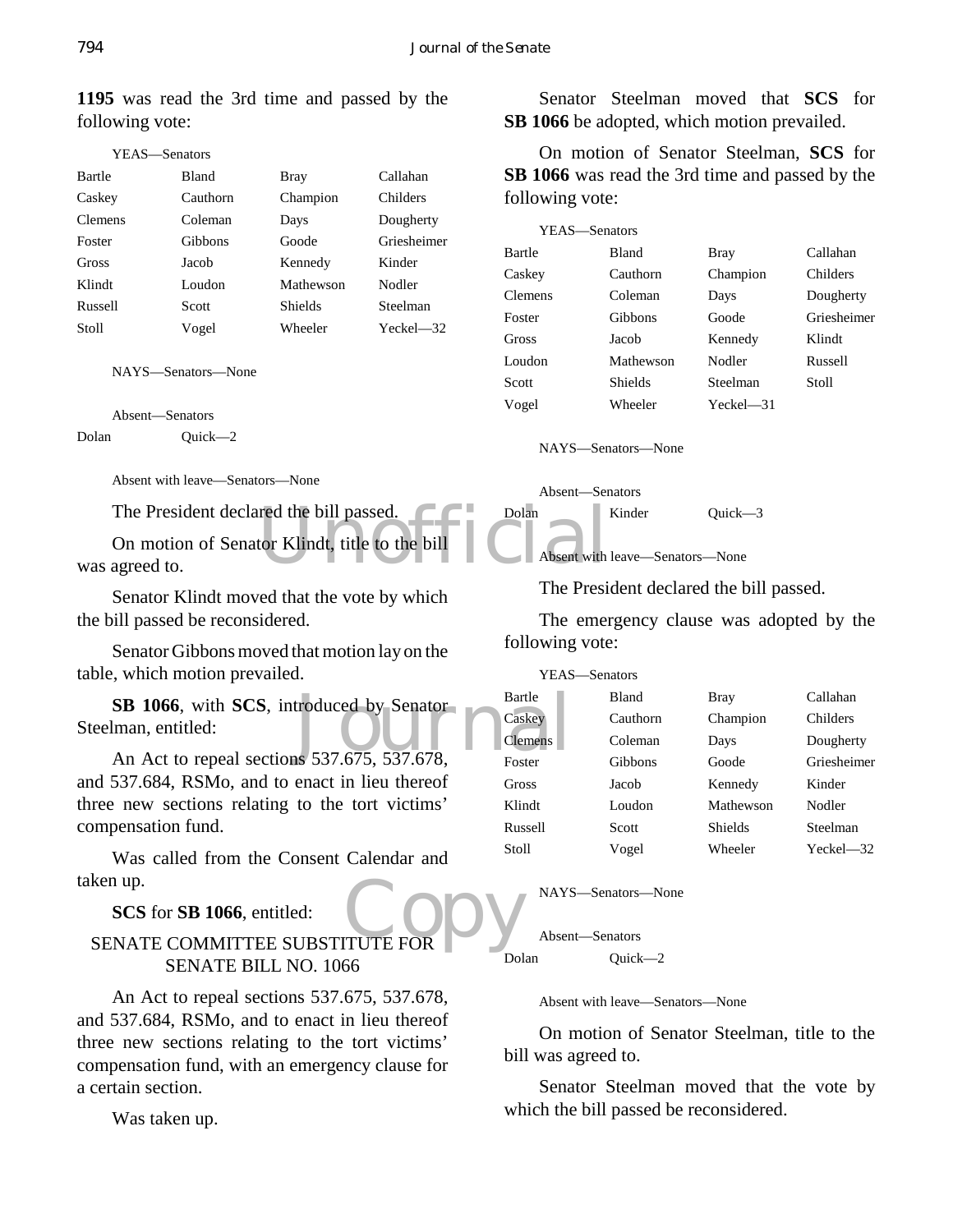Senator Gibbons moved that motion lay on the table, which motion prevailed.

#### **SB 847**, introduced by Senator Bland, entitled:

An Act to amend chapter 139, RSMo, by adding thereto one new section relating to installment payments of property taxes in certain charter counties.

Was called from the Consent Calendar and taken up.

On motion of Senator Bland, **SB 847** was read the 3rd time and passed by the following vote:

#### SENATE COMMITTEE SUBSTITUTE FOR SENATE BILL NO. 1265

An Act to repeal section 590.653, RSMo, and to enact in lieu thereof one new section relating to civilian review board membership.

Was taken up.

Senator Bartle moved that **SCS** for **SB 1265** be adopted, which motion prevailed.

On motion of Senator Bartle, **SCS** for **SB 1265** was read the 3rd time and passed by the following vote:

| YEAS-Senators                                                                                                                                                                                                                                               |                                                                                                                                          |                                              |             |                                                      | YEAS-Senators                                                                                                                                             |             |           |
|-------------------------------------------------------------------------------------------------------------------------------------------------------------------------------------------------------------------------------------------------------------|------------------------------------------------------------------------------------------------------------------------------------------|----------------------------------------------|-------------|------------------------------------------------------|-----------------------------------------------------------------------------------------------------------------------------------------------------------|-------------|-----------|
| Bartle                                                                                                                                                                                                                                                      | Bland                                                                                                                                    | <b>Bray</b>                                  | Callahan    | Bartle                                               | Bland                                                                                                                                                     | <b>Bray</b> | Callahan  |
| Caskey                                                                                                                                                                                                                                                      | Cauthorn                                                                                                                                 | Champion                                     | Childers    | Caskey                                               | Cauthorn                                                                                                                                                  | Childers    | Clemens   |
| <b>Clemens</b>                                                                                                                                                                                                                                              | Coleman                                                                                                                                  | Days                                         | Dolan       | Coleman                                              | Days                                                                                                                                                      | Dolan       | Dougherty |
| Dougherty                                                                                                                                                                                                                                                   | Foster                                                                                                                                   | Gibbons                                      | Griesheimer | Foster                                               | Gibbons                                                                                                                                                   | Griesheimer | Gross     |
| Gross                                                                                                                                                                                                                                                       | Jacob                                                                                                                                    | Kinder                                       | Loudon      | Jacob                                                | Kennedy                                                                                                                                                   | Kinder      | Loudon    |
| Mathewson                                                                                                                                                                                                                                                   | Nodler                                                                                                                                   | Russell                                      | Scott       | Mathewson                                            | Nodler                                                                                                                                                    | Quick       | Russell   |
| Shields                                                                                                                                                                                                                                                     | Steelman                                                                                                                                 | Stoll                                        | Vogel       | Scott                                                | Shields                                                                                                                                                   | Steelman    | Stoll     |
| Wheeler                                                                                                                                                                                                                                                     | Yeckel-30                                                                                                                                |                                              |             | Vogel                                                | Wheeler                                                                                                                                                   | Yeckel-31   |           |
| NAYS-Senators-None                                                                                                                                                                                                                                          |                                                                                                                                          |                                              |             |                                                      | NAYS-Senators-None                                                                                                                                        |             |           |
| Absent-Senators                                                                                                                                                                                                                                             |                                                                                                                                          |                                              |             | Absent-Senators                                      |                                                                                                                                                           |             |           |
| Goode                                                                                                                                                                                                                                                       | Kennedy                                                                                                                                  | Klindt                                       | Quick-4     | Champion                                             | Goode                                                                                                                                                     | Klindt $-3$ |           |
| Absent with leave-Senators-None<br>Absent with leave-Senators-None<br>The President declared the bill passed.<br>The President declared the bill passed.<br>On motion of Senator Bland, title to the bill<br>On motion of Senator Bartle, title to the bill |                                                                                                                                          |                                              |             |                                                      |                                                                                                                                                           |             |           |
| was agreed to.                                                                                                                                                                                                                                              |                                                                                                                                          |                                              |             | was agreed to.                                       |                                                                                                                                                           |             |           |
|                                                                                                                                                                                                                                                             | the bill passed be reconsidered.                                                                                                         | Senator Bland moved that the vote by which   |             |                                                      | Senator Bartle moved that the vote by which<br>the bill passed be reconsidered.                                                                           |             |           |
|                                                                                                                                                                                                                                                             | table, which motion prevailed.                                                                                                           | Senator Gibbons moved that motion lay on the |             |                                                      | Senator Gibbons moved that motion lay on the<br>table, which motion prevailed.                                                                            |             |           |
| SB 1265, with SCS, introduced by Senator<br>Bartle, entitled:                                                                                                                                                                                               |                                                                                                                                          |                                              |             | SB 1211, introduced by Senator Wheeler,<br>entitled: |                                                                                                                                                           |             |           |
|                                                                                                                                                                                                                                                             | An Act to repeal section 590.653, RSMo, and<br>to enact in lieu thereof one new section relating to<br>civilian review board membership. |                                              |             |                                                      | An Act to repeal section 535.030, RSMo, and<br>to enact in lieu thereof one new section relating to<br>the service of summons in landlord/tenant actions. |             |           |

taken up.

Was called from the Consent Calendar and taken up.

**SCS** for **SB 1265**, entitled:

On motion of Senator Wheeler, **SB 1211** was

Was called from the Consent Calendar and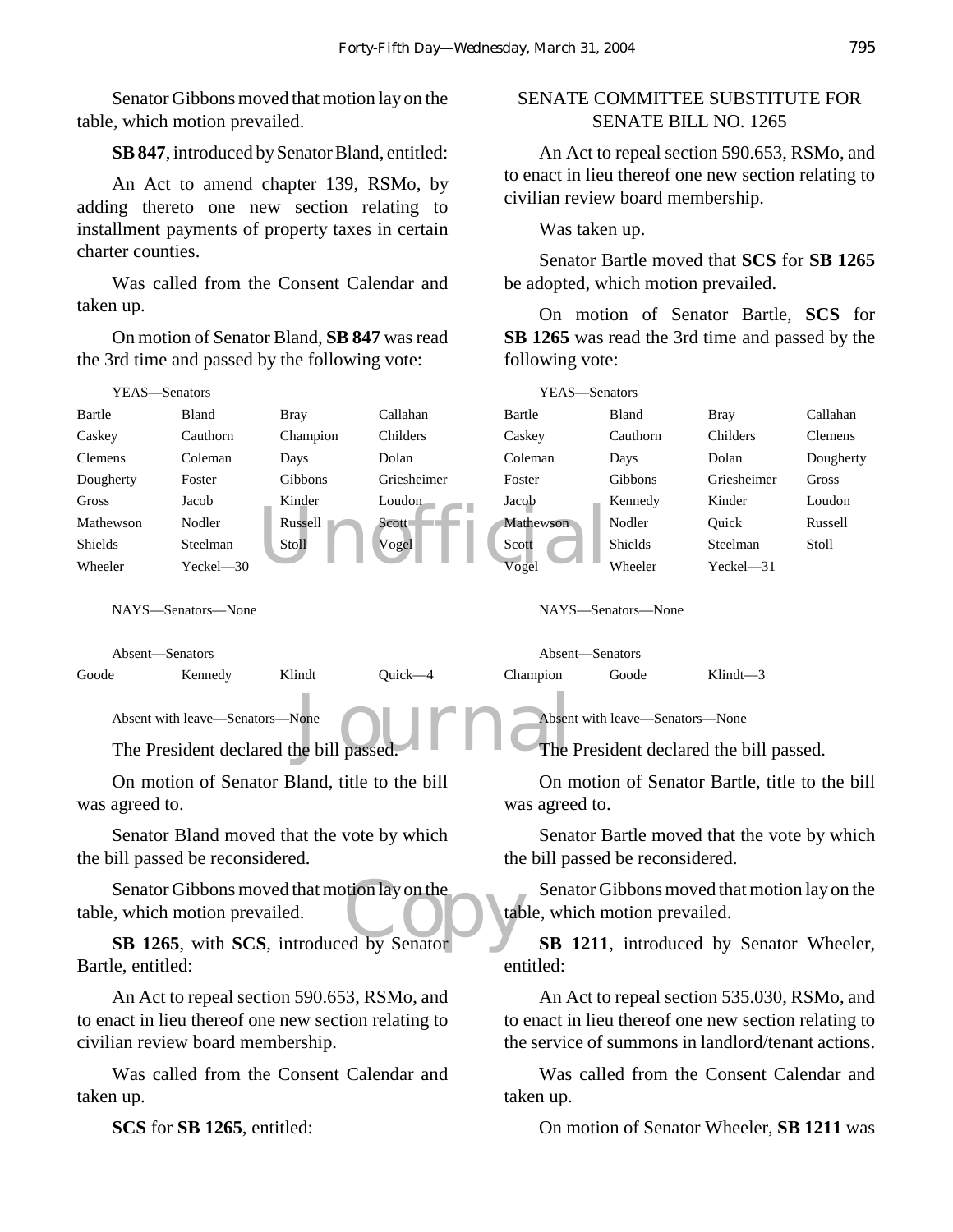#### read the 3rd time and passed by the following vote:

|                | YEAS—Senators |             |           |
|----------------|---------------|-------------|-----------|
| Bartle         | Bray          | Callahan    | Caskey    |
| Cauthorn       | Champion      | Childers    | Clemens   |
| Coleman        | Days          | Dolan       | Dougherty |
| Foster         | Gibbons       | Griesheimer | Gross     |
| Jacob          | Kinder        | Loudon      | Mathewson |
| Nodler         | Ouick         | Russell     | Scott     |
| <b>Shields</b> | Steelman      | Stoll       | Vogel     |
| Wheeler        | Yeckel—30     |             |           |

NAYS—Senators

Bland Kennedy—2

Absent—Senators

Goode Klindt—2

Absent with leave—Senators—None

The President declared the bill passed.

The President Wheeler, title to the bill On motion of Senator Wheeler, title to the bill was agreed to.

Senator Wheeler moved that the vote by which the bill passed be reconsidered.

Senator Gibbons moved that motion lay on the table, which motion prevailed.

**SB 983**, with **SCS**, introduced by Senator table, which which will be a section of the subset of the senator of the senator of the senator of the senator of the senator of the senator of the senator of the senator of the Quick, entitled:

An Act to repeal sections 301.681, 306.458, and 306.461, RSMo, and to enact in lieu thereof four new sections relating to transfer on death agreements.

Was called from the Consent Calendar and taken up.

**SCS** for **SB 983**, entitled:

# Ken up.<br>
SCS for SB 983, entitled:<br>
SENATE COMMITTEE SUBSTITUTE FOR SENATE BILL NO. 983

An Act to repeal sections 301.681, 306.458, and 306.461, RSMo, and to enact in lieu thereof four new sections relating to transfer on death agreements.

Was taken up.

Senator Quick moved that **SCS** for **SB 983** be adopted, which motion prevailed.

On motion of Senator Quick, **SCS** for **SB 983** was read the 3rd time and passed by the following vote:

| YEAS—Senators |              |             |                |
|---------------|--------------|-------------|----------------|
| Bartle        | <b>Bland</b> | Bray        | Callahan       |
| Caskey        | Cauthorn     | Childers    | <b>Clemens</b> |
| Coleman       | Days         | Dolan       | Dougherty      |
| Foster        | Gibbons      | Griesheimer | Gross          |
| Kennedy       | Kinder       | Loudon      | Mathewson      |
| Nodler        | Ouick        | Russell     | Scott          |
| Shields       | Steelman     | Stoll       | Vogel          |
| Wheeler       | Yeckel—30    |             |                |
|               |              |             |                |

NAYS—Senators—None

Absent—Senators

Champion Goode Jacob Klindt—4

Absent with leave—Senators—None

The President declared the bill passed.

On motion of Senator Quick, title to the bill was agreed to.

Senator Quick moved that the vote by which the bill passed be reconsidered.

Senator Gibbons moved that motion lay on the table, which motion prevailed.

**SB 842**, introduced by Senator Childers, entitled:

An Act to repeal section 315.015, RSMo, and to enact in lieu thereof one new section relating to licensing of lodging establishments, with an emergency clause.

Was called from the Consent Calendar and taken up.

On motion of Senator Childers, **SB 842** was read the 3rd time and passed by the following vote:

| YEAS—Senators |              |             |          |
|---------------|--------------|-------------|----------|
| <b>Bartle</b> | <b>Bland</b> | Bray        | Callahan |
| Caskey        | Cauthorn     | Champion    | Childers |
| Clemens       | Coleman      | Days        | Dolan    |
| Foster        | Gibbons      | Griesheimer | Gross    |
| Jacob         | Kennedy      | Kinder      | Klindt   |
| Loudon        | Mathewson    | Nodler      | Ouick    |
| Russell       | Scott        | Shields     | Steelman |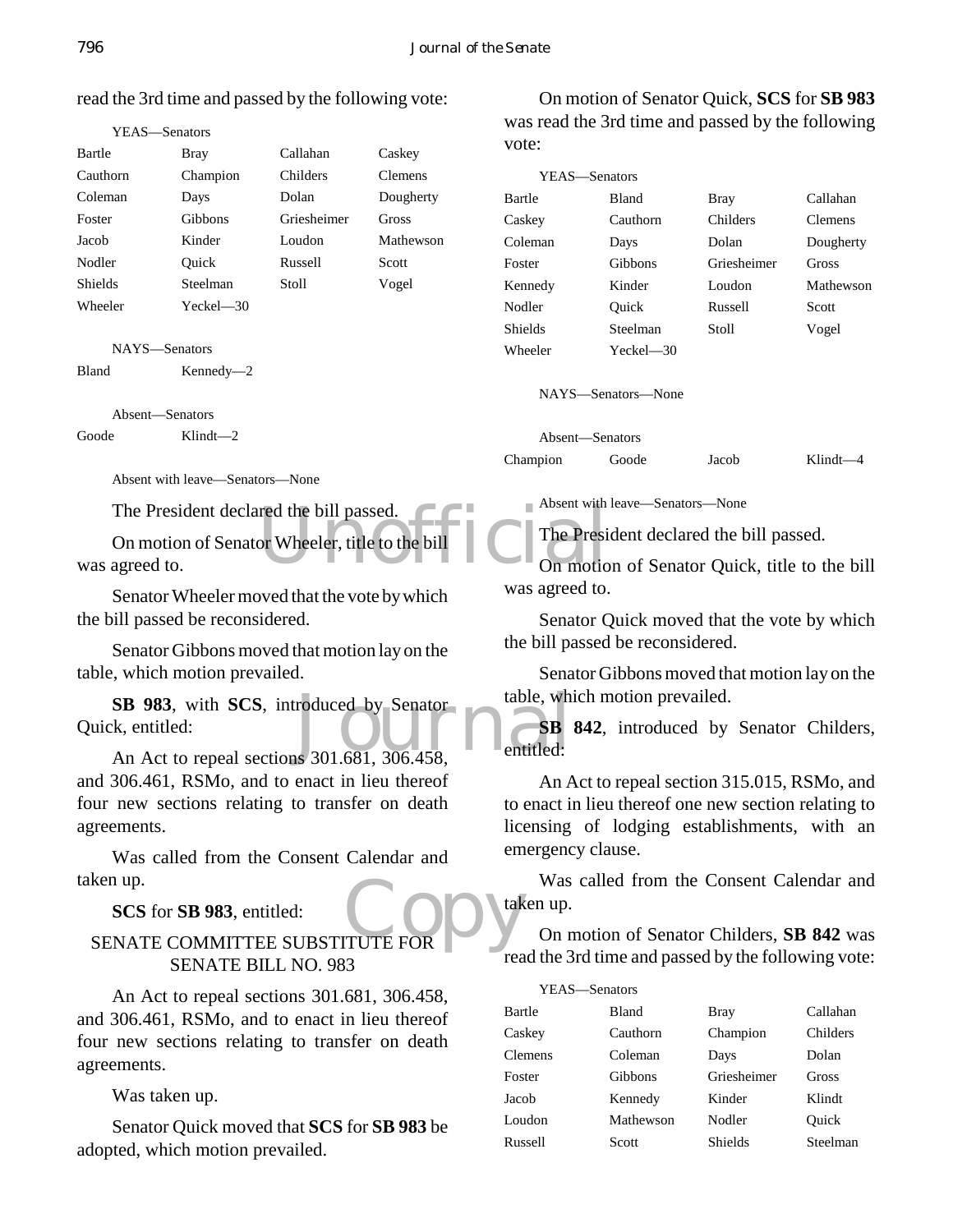| Stoll     | Vogel                           | Wheeler      | $Yechel$ $-32$ | YEAS—Senators  |          |             |           |
|-----------|---------------------------------|--------------|----------------|----------------|----------|-------------|-----------|
|           |                                 |              |                | Bartle         | Bland    | <b>Bray</b> | Callahan  |
|           | NAYS—Senators—None              |              |                | Caskey         | Cauthorn | Champion    | Childers  |
|           |                                 |              |                | Clemens        | Coleman  | Days        | Dolan     |
|           | Absent—Senators                 |              |                | Dougherty      | Foster   | Gibbons     | Goode     |
| Dougherty | $Goode$ <sup>2</sup>            |              |                | Griesheimer    | Gross    | Jacob       | Kennedy   |
|           |                                 |              |                | Kinder         | Klindt   | Loudon      | Mathewson |
|           | Absent with leave—Senators—None |              |                | Nodler         | Ouick    | Russell     | Scott     |
|           | $T1 \tN 11$                     | $1.1$ $1.11$ |                | <b>Shields</b> | Steelman | Stoll       | Vogel     |

The President declared the bill passed.

The emergency clause was adopted by the following vote:

| YEAS—Senators |           |          |                |                 |
|---------------|-----------|----------|----------------|-----------------|
| Bartle        | Bland     | Bray     | Callahan       | Absent—Ser      |
| Caskey        | Champion  | Childers | <b>Clemens</b> |                 |
| Coleman       | Days      | Dolan    | Dougherty      | Absent with     |
| Foster        | Gibbons   | Goode    | Griesheimer    | The Presi       |
| Gross         | Kennedy   | Kinder   | Klindt         | On motio        |
| Loudon        | Mathewson | Nodler   | Ouick          | was agreed to.  |
| Russell       | Scott     | Shields  | Steelman       |                 |
| Stoll         | Vogel     | Wheeler  | Yeckel-32      | Senator K       |
|               |           |          |                | the bill passed |
|               |           |          |                |                 |

NAYS—Senators—None

Absent—Senators Cauthorn Jacob—2

 $\frac{1}{2}$ 

Absent with leave—Senators—None

None<br>
ilders, title to the bill<br>
Was On motion of Senator Childers, title to the bill was agreed to.

Senator Childers moved that the vote by which the bill passed be reconsidered.

Senator Gibbons moved that motion lay on the table, which motion prevailed.

**SB 1320**, introduced by Senator Kinder,<br>
An Act to repeal sections 110.070 and<br>
Cas entitled:

An Act to repeal sections 110.070 and 110.080, RSMo, and to enact in lieu thereof two new sections relating to bids for depositaries of public institutions.

Was called from the Consent Calendar and taken up.

On motion of Senator Kinder, **SB 1320** was read the 3rd time and passed by the following vote:

NAYS—Senators—None

Wheeler Yeckel—34

Absent—Senators—None

Absent with leave—Senators—None

The President declared the bill passed.

On motion of Senator Kinder, title to the bill was agreed to.

Senator Kinder moved that the vote by which the bill passed be reconsidered.

Senator Gibbons moved that motion lay on the table, which motion prevailed.

**SB 1322**, introduced by Senator Mathewson, entitled:

An Act to amend chapter 8, RSMo, by adding thereto one new section relating to the state capitol.

Was called from the Consent Calendar and taken up.

On motion of Senator Mathewson, **SB 1322** was read the 3rd time and passed by the following vote:

| YEAS—Senators |              |           |                |  |
|---------------|--------------|-----------|----------------|--|
| Bartle        | <b>Bland</b> | Bray      | Callahan       |  |
| Caskey        | Cauthorn     | Champion  | <b>Clemens</b> |  |
| Coleman       | Days         | Dolan     | Dougherty      |  |
| Foster        | Gibbons      | Goode     | Griesheimer    |  |
| Gross         | Jacob        | Kennedy   | Kinder         |  |
| Klindt        | Loudon       | Mathewson | Nodler         |  |
| Ouick         | Russell      | Scott     | Shields        |  |
| Steelman      | Stoll        | Vogel     | Wheeler        |  |
| $Yech = 33$   |              |           |                |  |

NAYS—Senators—None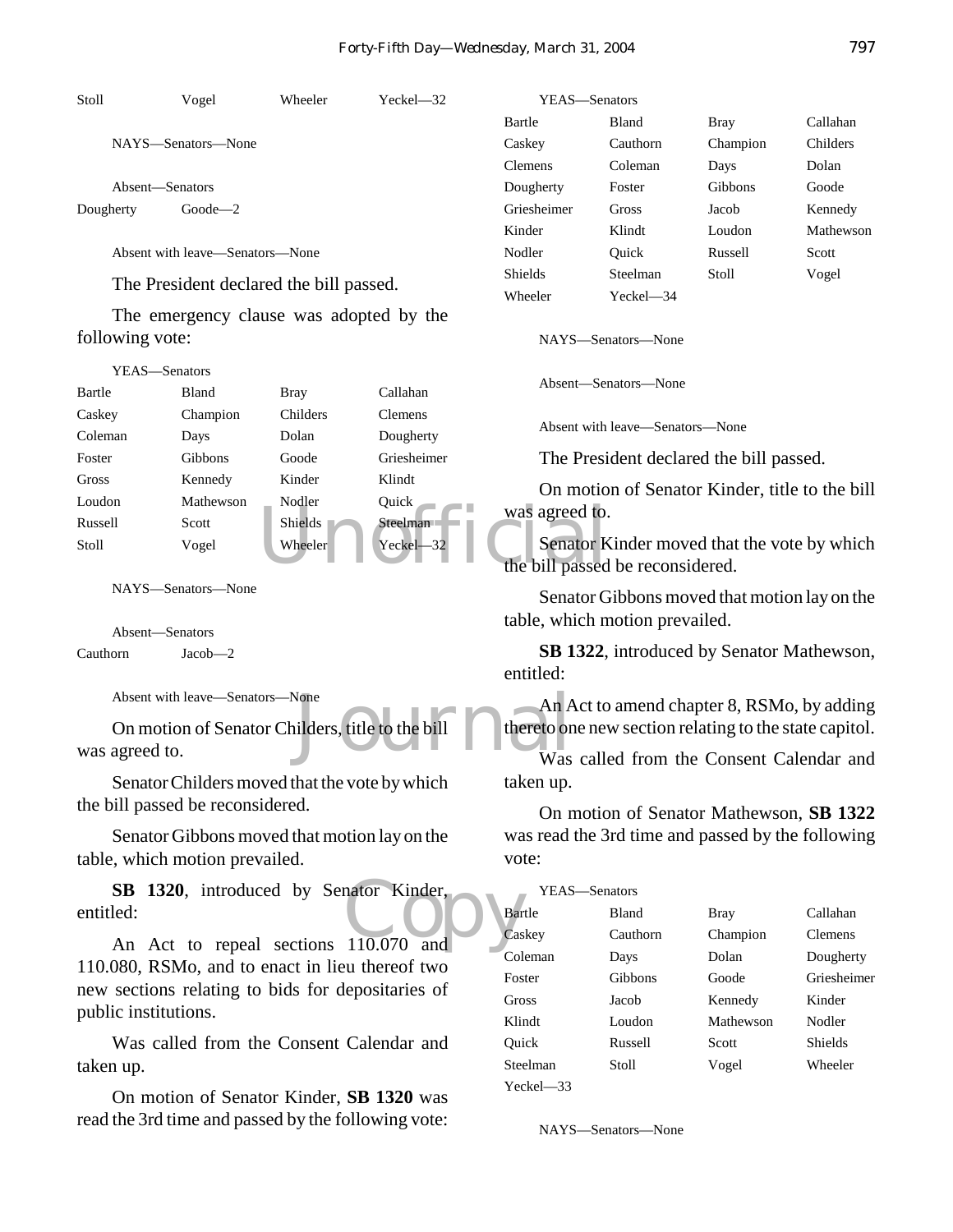Absent—Senator Childers—1

Absent with leave—Senators—None

The President declared the bill passed.

On motion of Senator Mathewson, title to the bill was agreed to.

Senator Mathewson moved that the vote by which the bill passed be reconsidered.

Senator Gibbons moved that motion lay on the table, which motion prevailed.

**SB 972**, with **SCS**, introduced by Senator Stoll, entitled:

An Act to amend chapter 27, RSMo, by adding thereto five new sections relating to the creation of a public safety officer medal of valor.

titled: **NOFFICIAL SCS** for S Was called from the Consent Calendar and taken up.

**SCS** for **SB 972**, entitled:

#### SENATE COMMITTEE SUBSTITUTE FOR SENATE BILL NO. 972

An Act to amend chapter 650, RSMo, by adding thereto five new sections relating to the creation of a public safety officer medal of valor.

Was taken up.

Was taken up.<br>Senator Stoll moved that **SCS** for **SB 972** be adopted, which motion prevailed.

On motion of Senator Stoll, **SCS** for **SB 972** was read the 3rd time and passed by the following vote:

| YEAS—Senators |          |             | YEAS-Senators   |         |                |             |             |
|---------------|----------|-------------|-----------------|---------|----------------|-------------|-------------|
| Bartle        | Bland    | <b>Bray</b> | Callahan        | Bartle  | Bland          | <b>Bray</b> | Callahan    |
| Caskey        | Cauthorn | Champion    | <b>Childers</b> | Caskey  | Cauthorn       | Childers    | Clemens     |
| Clemens       | Coleman  | Days        | Dolan           | Coleman | Days           | Dolan       | Dougherty   |
| Dougherty     | Foster   | Gibbons     | Goode           | Foster  | Gibbons        | Goode       | Griesheimer |
| Griesheimer   | Gross    | Jacob       | Kennedy         | Gross   | Jacob          | Kennedy     | Kinder      |
| Kinder        | Klindt   | Loudon      | Mathewson       | Klindt  | Loudon         | Mathewson   | Nodler      |
| Nodler        | Ouick    | Scott       | <b>Shields</b>  | Scott   | <b>Shields</b> | Steelman    | Stoll       |
| Steelman      | Stoll    | Vogel       | Wheeler         | Vogel   | Wheeler        | Yeckel-31   |             |
| $Yechel = 33$ |          |             |                 |         |                |             |             |

NAYS—Senators—None

NAYS—Senators—None

Absent—Senator Russell—1

Absent with leave—Senators—None

The President declared the bill passed.

On motion of Senator Stoll, title to the bill was agreed to.

Senator Stoll moved that the vote by which the bill passed be reconsidered.

Senator Gibbons moved that motion lay on the table, which motion prevailed.

**SB 1336**, with **SCS**, introduced by Senators Kennedy and Dougherty, entitled:

An Act to amend chapters 41 and 143, RSMo, by adding thereto two new sections relating to the creation of a Missouri military family relief fund.

Was called from the Consent Calendar and taken up by Senator Kennedy.

**SCS** for **SB 1336**, entitled:

#### SENATE COMMITTEE SUBSTITUTE FOR SENATE BILL NO. 1336

An Act to amend chapters 41 and 143, RSMo, by adding thereto two new sections relating to the creation of a Missouri military family relief fund.

#### Was taken up.

Senator Kennedy moved that **SCS** for **SB 1336** be adopted, which motion prevailed.

On motion of Senator Kennedy, **SCS** for **SB 1336** was read the 3rd time and passed by the following vote: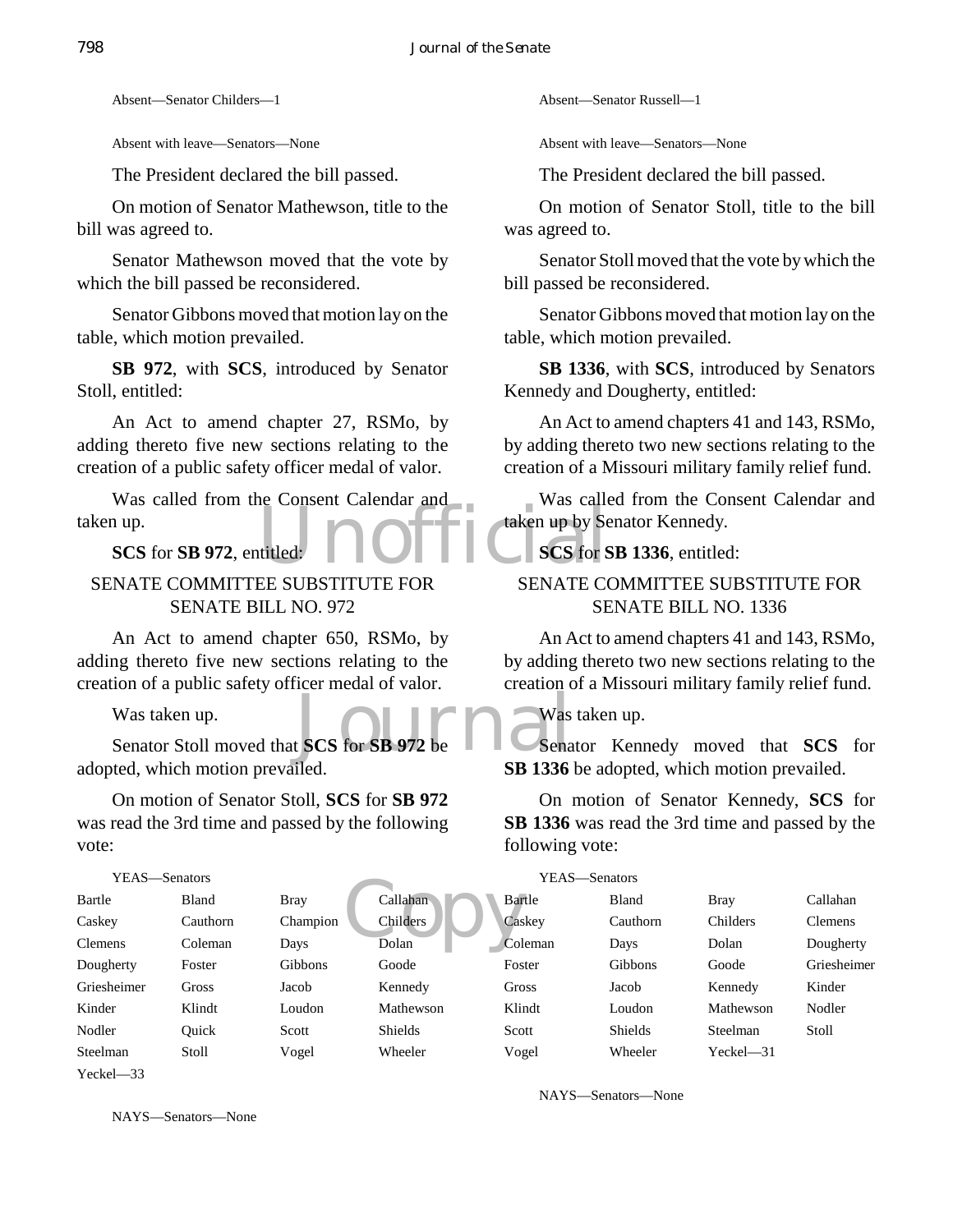Absent—Senators

Champion Quick Russell—3

Absent with leave—Senators—None

The President declared the bill passed.

On motion of Senator Kennedy, title to the bill was agreed to.

Senator Kennedy moved that the vote by which the bill passed be reconsidered.

Senator Gibbons moved that motion lay on the table, which motion prevailed.

**SB 1287**, with **SCS**, introduced by Senator Griesheimer, entitled:

An Act to repeal section 105.267, RSMo, and to enact in lieu thereof one new section relating to public officers and employees.

Was called from the Consent Calendar and<br>
up.<br>
SCS for SB 1287 entitled<br>
Unitated taken up by Se taken up.

**SCS** for **SB 1287**, entitled:

#### SENATE COMMITTEE SUBSTITUTE FOR SENATE BILL NO. 1287

s. JOUPP adding the SCS for Was An Act to repeal section 105.267, RSMo, and to enact in lieu thereof one new section relating to public officers and employees.

Was taken up.

Senator Griesheimer moved that **SCS** for **SB 1287** be adopted, which motion prevailed.

On motion of Senator Griesheimer, **SCS** for **SB 1287** was read the 3rd time and passed by the following vote:

#### YEAS—Senators

|                |               |             |                | fol |
|----------------|---------------|-------------|----------------|-----|
|                | YEAS—Senators |             |                |     |
| Bartle         | Bland         | <b>Bray</b> | Callahan       |     |
| Caskey         | Cauthorn      | Champion    | Childers       | Bar |
| <b>Clemens</b> | Days          | Dolan       | Dougherty      | Cas |
| Foster         | Gibbons       | Griesheimer | Gross          | Day |
| Jacob          | Kennedy       | Kinder      | Klindt         | Goo |
| Loudon         | Nodler        | Scott       | <b>Shields</b> | Ker |
| Steelman       | Stoll         | Vogel       | Wheeler        | Mat |
| Yeckel-29      |               |             |                | Shi |

NAYS—Senators—None

Absent—Senators Coleman Goode Mathewson Quick Russell—5

Absent with leave—Senators—None

The President declared the bill passed.

On motion of Senator Griesheimer, title to the bill was agreed to.

Senator Griesheimer moved that the vote by which the bill passed be reconsidered.

Senator Gibbons moved that motion lay on the table, which motion prevailed.

**SB 1365**, with **SCS**, introduced by Senator Yeckel, et al, entitled:

An Act to amend chapter 42, RSMo, by adding thereto two new sections relating to veterans.

Was called from the Consent Calendar and taken up by Senator Yeckel.

**SCS** for **SB 1365**, entitled:

#### SENATE COMMITTEE SUBSTITUTE FOR SENATE BILL NO. 1365

An Act to amend chapter 42, RSMo, by adding thereto two new sections relating to veterans.

Was taken up.

Senator Yeckel moved that **SCS** for **SB 1365** be adopted, which motion prevailed.

On motion of Senator Yeckel, **SCS** for **SB 1365** was read the 3rd time and passed by the following vote:

| YEAS—Senators  |              |             |                |
|----------------|--------------|-------------|----------------|
| Bartle         | <b>Bland</b> | <b>Bray</b> | Callahan       |
| Caskey         | Champion     | Childers    | <b>Clemens</b> |
| Days           | Dougherty    | Foster      | Gibbons        |
| Goode          | Griesheimer  | Gross       | Jacob          |
| Kennedy        | Kinder       | Klindt      | Loudon         |
| Mathewson      | Nodler       | Russell     | Scott          |
| <b>Shields</b> | Steelman     | Stoll       | Vogel          |
| Wheeler        | Yeckel—30    |             |                |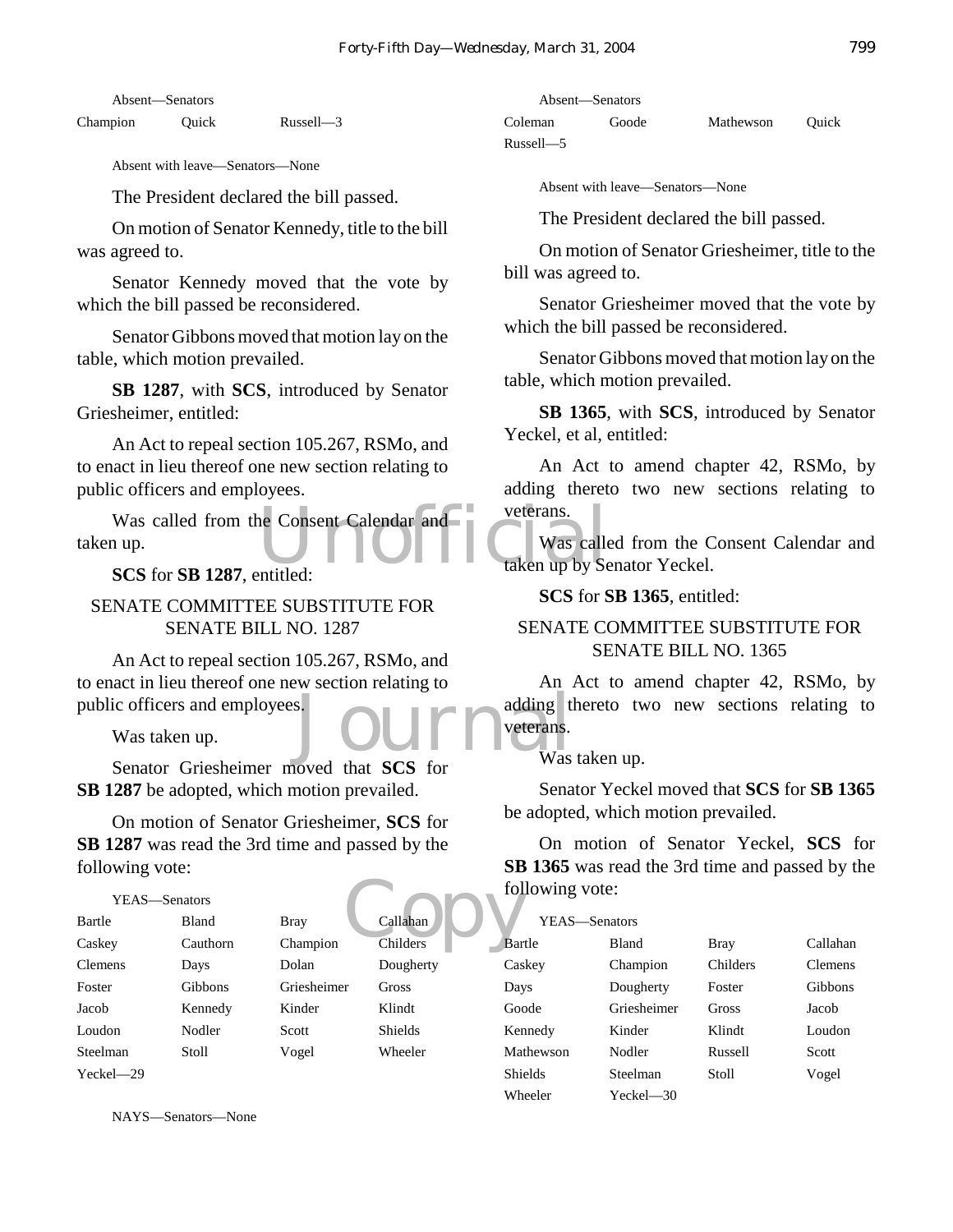NAYS—Senators—None

Absent—Senators

Cauthorn Coleman Dolan Quick—4

Absent with leave—Senators—None

The President declared the bill passed.

On motion of Senator Yeckel, title to the bill was agreed to.

Senator Yeckel moved that the vote by which the bill passed be reconsidered.

Senator Gibbons moved that motion lay on the table, which motion prevailed.

**SB 1285**, introduced by Senator Wheeler, entitled:

Next in lieu thereof one new section relating to the consent of the Senator L<br>Was called from the Consent Calendar and An Act to repeal section 136.055, RSMo, and to enact in lieu thereof one new section relating to motor vehicle fee offices.

taken up.

On motion of Senator Wheeler, **SB 1285** was read the 3rd time and passed by the following vote:

YEAS—Senators

| Bartle         | Bland       | Bray      | Callahan |               |
|----------------|-------------|-----------|----------|---------------|
| Caskey         | Cauthorn    | Champion  | Childers | An /          |
| Clemens        | Days        | Dougherty | Foster   | 287.067,      |
| Gibbons        | Griesheimer | Gross     | Jacob    | 287.800,      |
| Kennedy        | Kinder      | Klindt    | Loudon   | secti<br>new  |
| Mathewson      | Nodler      | Russell   | Scott    | law.          |
| <b>Shields</b> | Steelman    | Stoll     | Vogel    |               |
| Wheeler        | Yeckel—30   |           |          | Sena<br>CDOPI |

NAYS—Senators—None

Absent—Senators

Coleman Dolan Goode Quick—4

Absent with leave—Senators—None

The President declared the bill passed.

On motion of Senator Wheeler, title to the bill was agreed to.

Senator Wheeler moved that the vote by which

the bill passed be reconsidered.

Senator Gibbons moved that motion lay on the table, which motion prevailed.

#### **SENATE BILLS FOR PERFECTION**

Senator Loudon moved that **SB 856**, with **SCS**, be called from the Informal Calendar and taken up for perfection, which motion prevailed.

#### **SCS** for **SB 856**, entitled:

#### SENATE COMMITTEE SUBSTITUTE FOR SENATE BILL NO. 856

An Act to repeal sections 286.020, 287.020, 287.067, 287.120, 287.390, 287.510, 287.610, and 287.800, RSMo, and to enact in lieu thereof nine new sections relating to workers' compensation law.

Was taken up.

Senator Loudon moved that **SCS** for **SB 856** be adopted.

Senator Loudon offered **SS** for **SCS** for **SB 856**, entitled:

#### SENATE SUBSTITUTE FOR SENATE COMMITTEE SUBSTITUTE FOR SENATE BILL NO. 856

An Act to repeal sections 286.020, 287.020, 287.067, 287.120, 287.390, 287.510, 287.610, and 287.800, RSMo, and to enact in lieu thereof nine new sections relating to workers' compensation law.

Senator Loudon moved that **SS** for **SCS** for **SB 856** be adopted.

Copy Senator Kinder offered **SS** for **SS** for **SCS** for **SB 856**, entitled:

#### SENATE SUBSTITUTE FOR SENATE SUBSTITUTE FOR SENATE COMMITTEE SUBSTITUTE FOR SENATE BILL NO. 856

An Act to repeal sections 286.020, 287.020, 287.067, 287.120, 287.128, 287.135, 287.140, 287.240, 287.390, 287.420, 287.510, 287.520, 287.560, 287.610, 287.800, and 287.957, RSMo, and to enact in lieu thereof nineteen new sections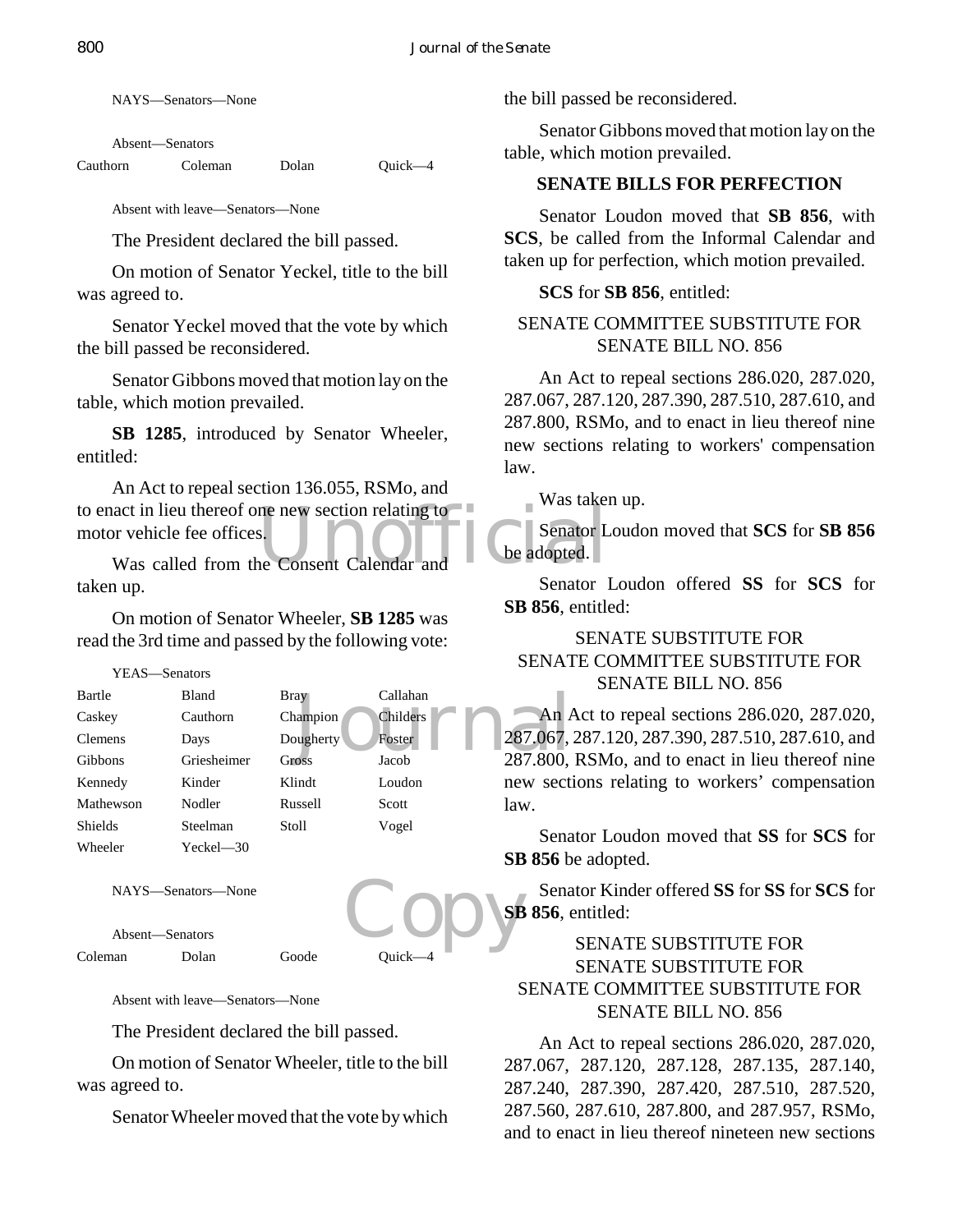relating to workers' compensation law, with penalty provisions.

Senator Kinder moved that **SS** for **SS** for **SCS** for **SB 856** be adopted.

Senator Bartle assumed the Chair.

Senator Jacob offered **SA 1**:

SENATE AMENDMENT NO. 1

Amend Senate Substitute for Senate Substitute for Senate Committee Substitute for Senate Bill No. 856, Section 287.140, Pages 26-34, Line 25, by repealing same, and enacting in lieu thereof the following:

uired after the injury or<br>
elieve from the effects of<br>
yee desires, he shall have<br>
we have than<br>
we have the shall have<br>
payments aut made to the proper<br>
ether the health care<br>
ployer or is selected<br>
wages that Example 11 and the provider to the provider to the provider to the contract of the contract of the contract of the contract of the contract of the contract of the contract of the contract of the contract of the contract of "287.140. 1. In addition to all other compensation, the employee shall receive and the employer shall provide such medical, surgical, chiropractic, and hospital treatment, including nursing, custodial, ambulance and medicines, as may reasonably be required after the injury or disability, to cure and relieve from the effects of the injury. If the employee desires, he shall have the right to select his own physician, surgeon, or other such requirement at **[**his own**] the employer's** expense**, provided that the employee notifies the employer of such selection before examination**. Where the requirements are furnished by a public hospital or other institution, payment therefor shall be made to the proper authorities. Regardless of whether the health care provider is selected by the employer or is selected by the employee **[**at the employee's expense**]**, the health care provider shall have the affirmative duty to communicate fully with the employee regarding the nature of the employee's injury and recommended treatment **[**exclusive of**] including** any evaluation for a permanent disability rating. Failure to perform such duty to communicate shall constitute a disciplinary violation by the provider subject to the provisions of chapter 620, RSMo. When an employee **[**is required to**]** submit**s** to medical examinations or necessary medical treatment **[**at a place outside of the local or metropolitan area from the place of injury or the place of his residence**]**, the employer or its insurer shall advance or reimburse the employee for all necessary and reasonable expenses; **including mileage at the maximum rate per mile allowed**

**by the Internal Revenue Service at the time that the mileage is incurred,** except that an injured employee who resides outside the state of Missouri and who is employed by an employer located in Missouri shall have the option of selecting the location of services provided in this section either at a location within one hundred miles of the injured employee's residence, place of injury or place of hire by the employer. **[**The choice of provider within the location selected shall continue to be made by the employer.**]** In case of a medical examination if a dispute arises as to what expenses shall be paid by the employer, the matter shall be presented to the legal advisor, the administrative law judge or the commission, who shall set the sum to be paid and same shall be paid by the employer prior to the medical examination. **[**In no event, however, shall the employer or its insurer be required to pay transportation costs for a greater distance than two hundred fifty miles each way from place of treatment.**]** In addition to all other payments authorized or mandated under this subsection, when an employee who has returned to full-time employment is required to submit to a medical examination for the purpose of evaluating permanent disability, or to undergo physical rehabilitation, the employer or its insurer shall pay a proportionate weekly compensation benefit based on the provisions of section 287.180 for such wages that are lost due to time spent undergoing such medical examinations or physical rehabilitation, except that where the employee is undergoing physical rehabilitation, such proportionate weekly compensation benefit payment shall be limited to a time period of no more than twenty weeks. For purposes of this subsection only, "physical rehabilitation" shall mean the restoration of the seriously injured person as soon as possible and as nearly as possible to a condition of self-support and maintenance as an able-bodied worker. Determination as to what care and restoration constitutes physical rehabilitation shall be the sole province of the treating physician. Should the employer or its insurer contest the determination of the treating physician, then the director shall review the case at question and issue his determination. Such determination by the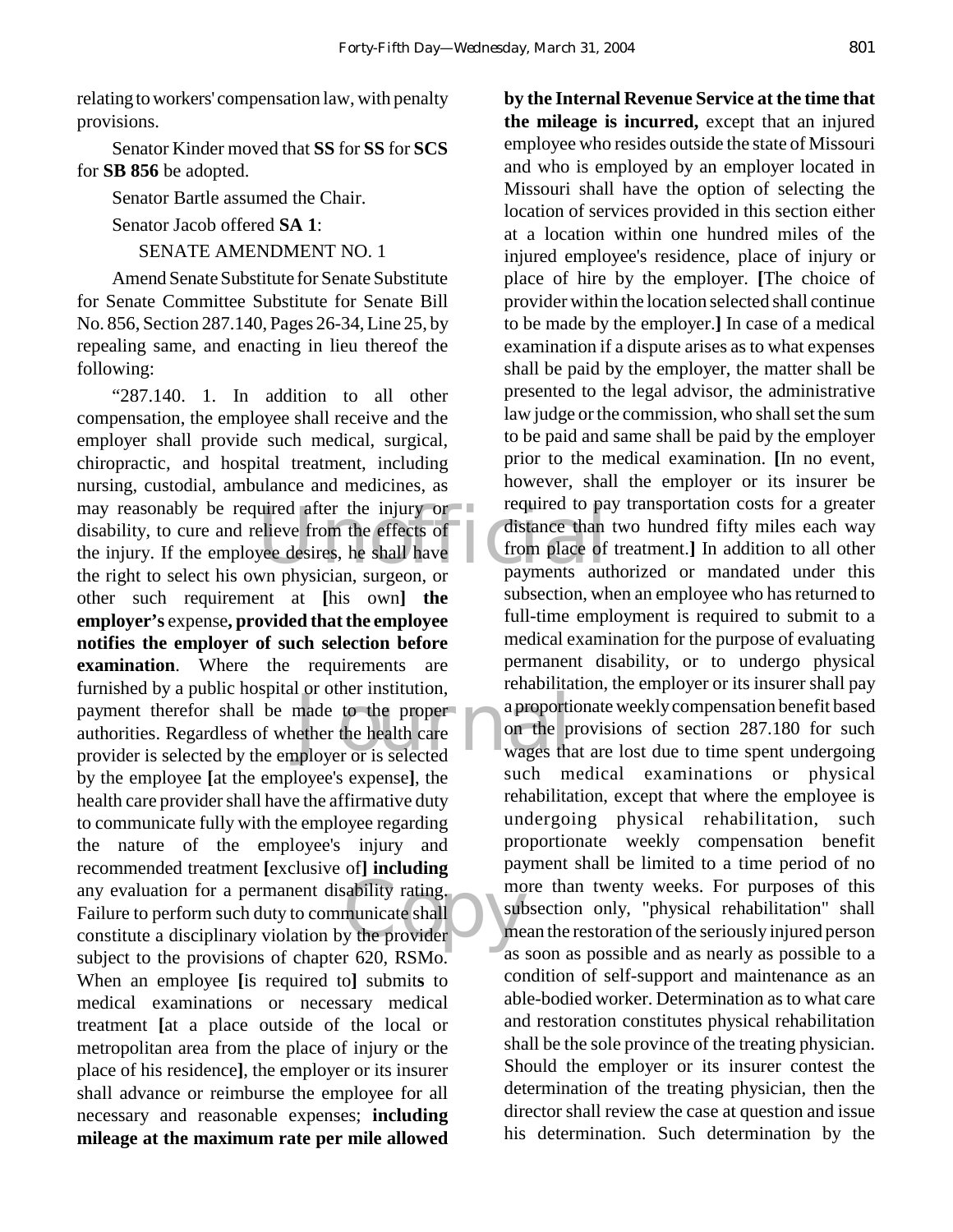director shall be appealable like any other finding of the director or the division. Serious injury includes, but is not limited to, quadriplegia, paraplegia, amputations of hand, arm, foot or leg, atrophy due to nerve injury or nonuse, and back injuries not amenable alone to recognized medical and surgical procedures.

2. If it be shown to the division or the commission that the requirements are being furnished in such manner that there is reasonable ground for believing that the life, health, or recovery of the employee is endangered thereby, the division or the commission may order a change in the physician, surgeon, hospital or other requirement.

Equation by the division of the commission, of the mormanon to<br>
board of rehabilitation in rehabilitation cases. A employer, the<br>
health care provider shall not charge a fee for<br>
treatment and care which is governed by the of rehabilitation in<br>
b have jurisdiction to<br>
es as to such charges.<br>  $\begin{array}{c}\n\text{orthopedi}\n\end{array}$ <br>  $\begin{array}{c}\n\text{orthopedi}\n\end{array}$ 3. All fees and charges under this chapter shall be fair and reasonable, shall be subject to regulation by the division or the commission, or the board of rehabilitation in rehabilitation cases. A health care provider shall not charge a fee for provisions of this chapter greater than the usual and customary fee the provider receives for the same treatment or service when the payor for such treatment or service is a private individual or a private health insurance carrier. The division or the commission, or the board of rehabilitation in rehabilitation cases, shall also have jurisdiction to hear and determine all disputes as to such charges. A health care provider is bound by the determination upon the reasonableness of health care bills.

Exercices, or real resolution of calculation calculation calculation calculation calculation calculation calculation calculation calculation calculation calculation calculation calculation calculation calculation calculati 4. The division shall, by regulation, establish methods to resolve disputes concerning the reasonableness of medical charges, services, or aids. This regulation shall govern resolution of disputes between employers and medical providers over fees charged, whether or not paid, and shall be in lieu of any other administrative procedure under this chapter. The employee shall not be a party to a dispute over medical charges, nor shall the employee's recovery in any way be jeopardized because of such dispute.

5. No compensation shall be payable for the death or disability of an employee, if and insofar as

the death or disability may be caused, continued or aggravated by any unreasonable refusal to submit to any medical or surgical treatment or operation, the risk of which is, in the opinion of the division or the commission, inconsiderable in view of the seriousness of the injury. If the employee dies as a result of an operation made necessary by the injury, the death shall be deemed to be caused by the injury.

6. The testimony of any physician or chiropractic physician who treated the employee shall be admissible in evidence in any proceedings for compensation under this chapter, subject to all of the provisions of section 287.210.

7. Every hospital or other person furnishing the employee with medical aid shall permit its record to be copied by and shall furnish full information to the division or the commission, the employer, the employee or his dependents and any other party to any proceedings for compensation under this chapter, and certified copies of the records shall be admissible in evidence in any such proceedings.

8. The employer may be required by the division or the commission to furnish an injured employee with artificial legs, arms, hands, surgical orthopedic joints, or eyes, or braces, as needed, for life whenever the division or the commission shall find that the injured employee may be partially or wholly relieved of the effects of a permanent injury by the use thereof. The director of the division shall establish a procedure whereby a claim for compensation may be reactivated after settlement of such claim is completed. The claim shall be reactivated only after the claimant can show good cause for the reactivation of this claim and the claim shall be made only for the payment of medical procedures involving life-threatening surgical procedures or if the claimant requires the use of a new, or the modification, alteration or exchange of an existing, prosthetic device. For the purpose of this subsection, "life threatening" shall mean a situation or condition which, if not treated immediately, will likely result in the death of the injured worker.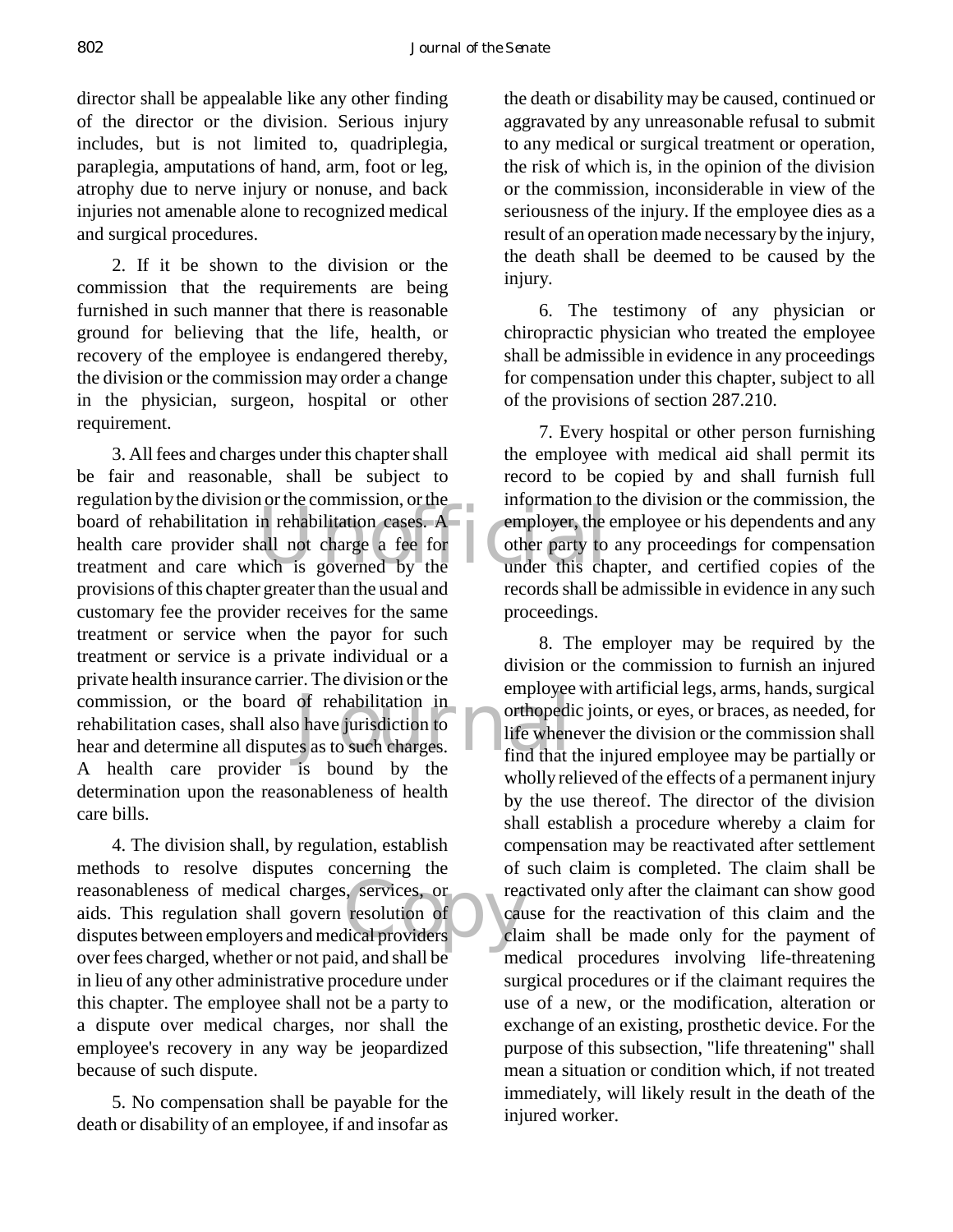9. Nothing in this chapter shall prevent an employee being provided treatment for his injuries by prayer or spiritual means if the employer does not object to the treatment.

10. The employe**e[**r**]** shall have the right to select the licensed treating physician, surgeon, chiropractic physician, or other health care provider; provided, however, that such physicians, surgeons or other health care providers shall offer only those services authorized within the scope of their licenses. **[**For the purpose of this subsection, subsection 2 of section 287.030 shall not apply.**]**

Frovider, any of his partners of his employer has a<br>financial interest in the institution or facility to<br>which the patient is being referred, to the physician or dollowing: 11. Any physician or other health care provider who orders, directs or refers a patient for treatment, testing, therapy or rehabilitation at any institution or facility shall, at or prior to the time of the referral, disclose in writing if such health care provider, any of his partners or his employer has a which the patient is being referred, to the following:

(1) The patient;

(2) The employer of the patient with workers' compensation liability for the injury or disease being treated;

(3) The workers' compensation insurer of such other heads<br>
(6) of the moncompensation adjusting<br>
(4) The workers' compensation adjusting<br>
the basis (3) The workers' compensation insurer of such employer; and

company for such insurer.

12. Violation of subsection 11 of this section is a class A misdemeanor.

care provider, other than a hospital, physician or<br>
health care provider [selected by the employee at<br>
his own expense pursuant to subsection 1 of this<br>
pur 13. (1) No hospital, physician or other health health care provider **[**selected by the employee at his own expense pursuant to subsection 1 of this section**]**, shall bill or attempt to collect any fee or any portion of a fee for services rendered to an employee due to a work-related injury or report to any credit reporting agency any failure of the employee to make such payment, when an injury covered by this chapter has occurred and such hospital, physician or health care provider has received actual notice given in writing by the

employee, the employer or the employer's insurer. Actual notice shall be deemed received by the hospital, physician or health care provider five days after mailing by certified mail by the employer or insurer to the hospital, physician or health care provider.

(2) The notice shall include:

(a) The name of the employer;

(b) The name of the insurer, if known;

(c) The name of the employee receiving the services;

(d) The general nature of the injury, if known; and

(e) Where a claim has been filed, the claim number, if known.

(3) When an injury is found to be noncompensable under this chapter, the hospital, physician or other health care provider shall be entitled to pursue the employee for any unpaid portion of the fee or other charges for authorized services provided to the employee. Any applicable statute of limitations for an action for such fees or other charges shall be tolled from the time notice is given to the division by a hospital, physician or other health care provider pursuant to subdivision (6) of this subsection, until a determination of noncompensability in regard to the injury which is the basis of such services is made, or in the event there is an appeal to the labor and industrial relations commission, until a decision is rendered by that commission.

(4) If a hospital, physician or other health care provider or a debt collector on behalf of such hospital, physician or other health care provider pursues any action to collect from an employee after such notice is properly given, the employee shall have a cause of action against the hospital, physician or other health care provider for actual damages sustained plus up to one thousand dollars in additional damages, costs and reasonable attorney's fees.

(5) If an employer or insurer fails to make payment for authorized services provided to the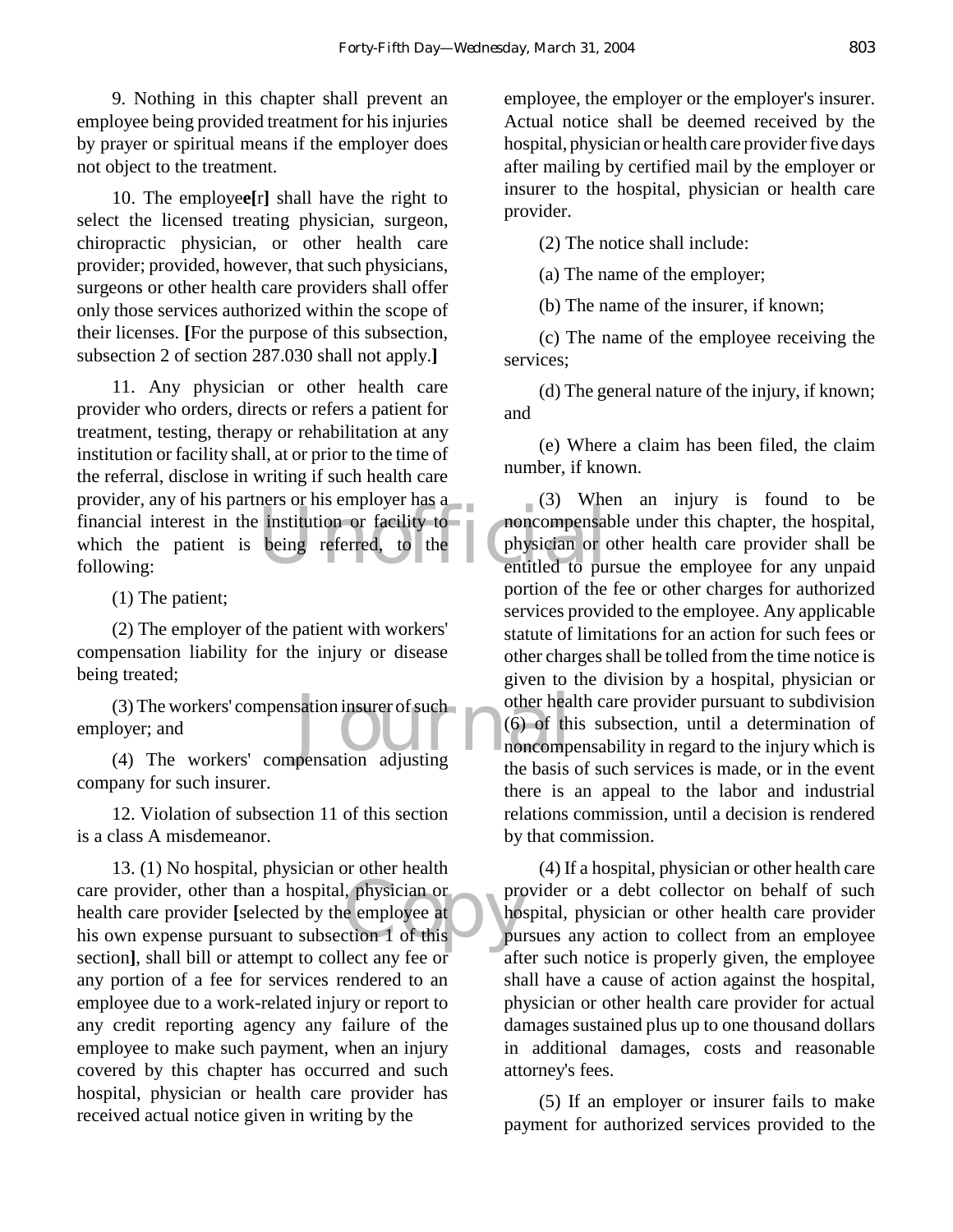employee by a hospital, physician or other health care provider pursuant to this chapter, the hospital, physician or other health care provider may proceed pursuant to subsection 4 of this section with a dispute against the employer or insurer for any fees or other charges for services provided.

division. The notice shall be on a form prescribed<br>by the division."; and<br>Further amend the title and enacting clause<br>for Senate Co (6) A hospital, physician or other health care provider whose services have been authorized in advance by the employer or insurer may give notice to the division of any claim for fees or other charges for services provided for a work-related injury that is covered by this chapter, with copies of the notice to the employee, employer and the employer's insurer. Where such notice has been filed, the administrative law judge may order direct payment from the proceeds of any settlement or award to the hospital, physician or other health care provider for such fees as are determined by the by the division."; and

Further amend the title and enacting clause accordingly.

Senator Jacob moved that the above amendment be adopted.

A quorum was established by the following vote:

| vote:            |                |             |                | $C_{\rm H}\alpha_{\rm D}\alpha_{\rm L}$ or |
|------------------|----------------|-------------|----------------|--------------------------------------------|
|                  |                |             |                | indicated                                  |
| Present-Senators |                |             |                | unexpect                                   |
| Bartle           | <b>Bray</b>    | Callahan    | Caskey         | series of e                                |
| Cauthorn         | Champion       | Childers    | <b>Clemens</b> | with or w                                  |
| Coleman          | Days           | Dolan       | Foster         | time obje                                  |
| Gibbons          | Goode          | Griesheimer | Gross          | compensa                                   |
| Jacob            | Kennedy        | Kinder      | Klindt         | is clearly                                 |
| Loudon           | Mathewson      | Nodler      | Ouick          | factor in                                  |
| Russell          | <b>Shields</b> | Steelman    | Stoll          | condition                                  |
| Vogel            | $Yeckel - 30$  |             |                | compensa                                   |
| Absent-Senators  |                |             |                | or precip                                  |
| <b>Bland</b>     | Dougherty      | Scott       | Wheeler-       | used in                                    |

Absent with leave—Senators—None

Senator Jacob requested a roll call vote be taken on the adoption of **SA 1** and was joined in his request by Senators Bray, Callahan, Nodler and Quick.

Senator Gross assumed the Chair.

**SA 1** failed of adoption by the following vote:

| <b>Bland</b>  | <b>Bray</b> | Callahan      | Caskey      |
|---------------|-------------|---------------|-------------|
| Coleman       | Days        | Dougherty     | Goode       |
| Jacob         | Kennedy     | Mathewson     | Ouick       |
| $Stoll - 13$  |             |               |             |
|               |             |               |             |
| NAYS—Senators |             |               |             |
| Bartle        | Champion    | Childers      | Clemens     |
| Dolan         | Foster      | Gibbons       | Griesheimer |
| Gross         | Kinder      | Klindt        | Loudon      |
| Nodler        | Russell     | Scott         | Shields     |
| Steelman      | Vogel       | $Yeckel - 19$ |             |
|               |             |               |             |

Absent—Senators

YEAS—Senators

Cauthorn Wheeler—2

Absent with leave—Senators—None

#### Senator Callahan offered **SA 2**:

#### SENATE AMENDMENT NO. 2

Amend Senate Substitute for Senate Substitute for Senate Committee Substitute for Senate Bill No. 856, Page 3, Section 287.020, Lines 10-27 of said page, by striking all of said lines and inserting in lieu thereof the following:

"2. **[**The word "accident" as used in this chapter shall, unless a different meaning is clearly indicated by the context, be construed to mean an unexpected or unforeseen identifiable event or series of events happening suddenly and violently, with or without human fault, and producing at the time objective symptoms of an injury. An injury is compensable if it is clearly work related. An injury is clearly work related if work was a substantial factor in the cause of the resulting medical condition or disability. An injury is not compensable merely because work was a triggering or precipitating factor**] The word "accident" as used in this chapter shall, unless a different meaning is clearly indicated by the context, be construed to mean any work related event or series of events performed by an employee, with or without human fault, in the usual and customary duties of work, leading to a physical breakdown or change in pathology**".

Senator Callahan moved that the above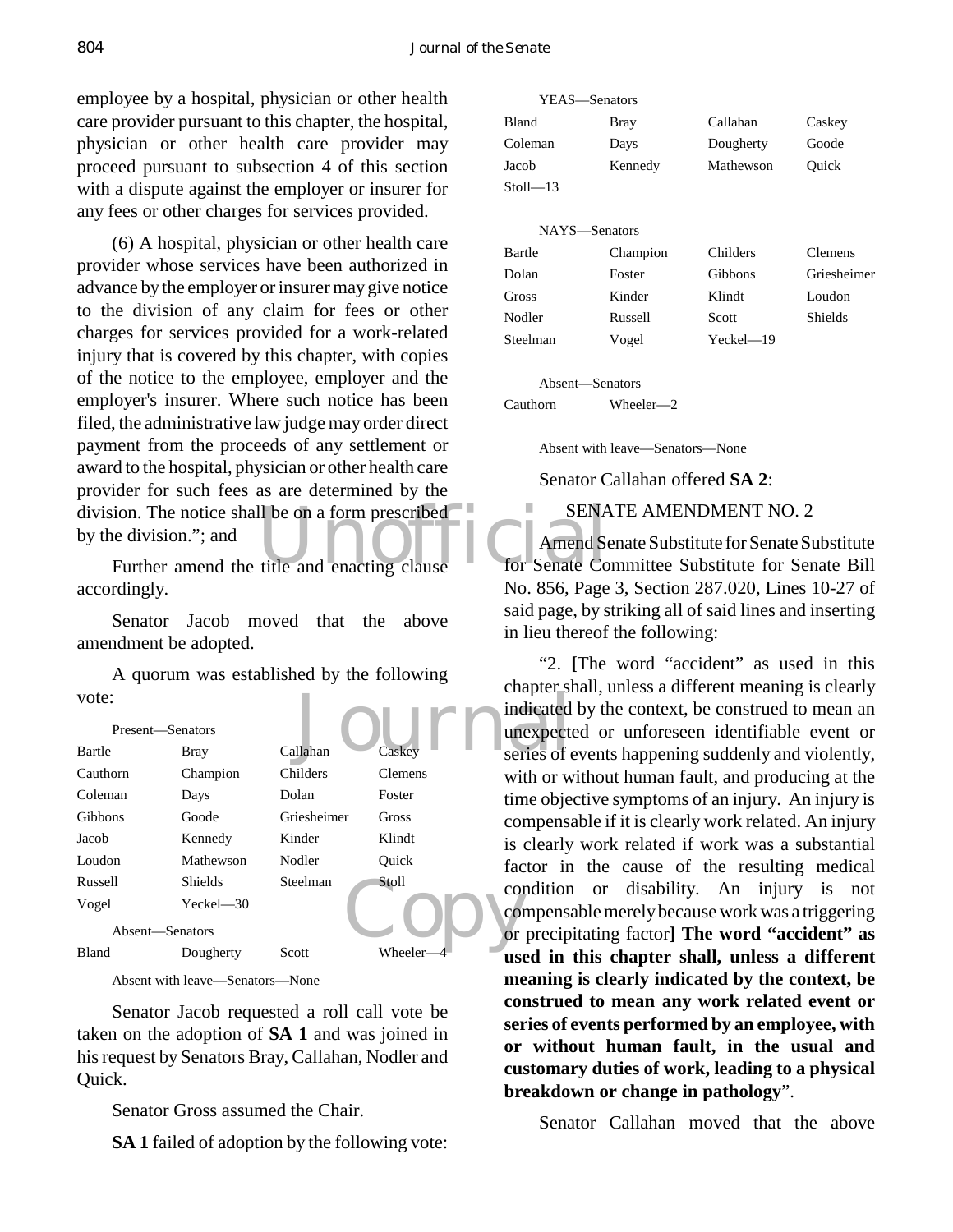amendment be adopted.

#### Senator Clemens offered **SSA 1** for **SA 2**:

#### SENATE SUBSTITUTE AMENDMENT NO. 1 FOR SENATE AMENDMENT NO. 2

Amend Senate Substitute for Senate Substitute for Senate Committee Substitute for Senate Bill No. 856, Page 3, Section 287.020, Lines 19-22 of said page, by striking said lines and inserting in lieu thereof the following: "work related. An injury is clearly work related if **[**work**] the accident** was **[**a substantial**] the prevailing** factor in the cause of the resulting medical condition or disability. An injury is not compensable merely because **[**work**] the accident** was a triggering or precipitating factor.".

Senator Clemens moved that the above substitute amendment be adopted.

Senator Loudon, SB 856, and Local Government Could be a SS for SCS, SA 2 At the request of Senator Loudon, **SB 856**, with **SCS**, **SS** for **SCS**, **SS** for **SS** for **SCS**, **SA 2** and **SSA 1** for **SA 2** (pending), was placed on the Informal Calendar.

#### **HOUSE BILLS ON SECOND READING**

The following Bills were read the 2nd time and referred to the Committees indicated:

iciary and Civil and<br>House has entitled:<br>Welonment Tourism An **HCS** for **HB 798**—Judiciary and Civil and Criminal Jurisprudence.

**HB 822**—Economic Development, Tourism and Local Government.

**HCS** for **HB 1246**—Aging, Families, Mental and Public Health.

**HCS** for **HB 1422**—Aging, Families, Mental and Public Health.

and Criminal D **HB 1427**—Judiciary and Civil and Criminal Jurisprudence.

**HB 1572**—Small Business, Insurance and Industrial Relations.

**HB 1622**—Financial and Governmental Organization, Veterans' Affairs and Elections.

**HCS** for **HB 928**—Transportation.

**HB 970**—Aging, Families, Mental and Public Health.

**HCS** for **HB 1123**—Transportation.

**HCS** for **HB 1201**—Transportation.

**HCS** for **HB 1280**—Transportation.

**HCS** for **HB 1284**—Transportation.

**HB 1442**—Transportation.

**HCS** for **HB 1449**—Transportation.

**HB 1489**—Transportation.

**HB 1508**—Financial and Governmental Organization, Veterans' Affairs and Elections.

**HB 1575**—Commerce and the Environment.

**HB 1362**—Economic Development, Tourism and Local Government.

**HB 1493**—Commerce and the Environment.

**HB 1407**—Economic Development, Tourism and Local Government.

#### **MESSAGES FROM THE HOUSE**

The following messages were received from the House of Representatives through its Chief Clerk:

Mr. President: I am instructed by the House of Representatives to inform the Senate that the House has taken up and passed **HCS** for **HB 855**, entitled:

An Act to repeal sections 376.779, 376.810, 376.811, 376.826, 376.836, and 376.840, RSMo, and to enact in lieu thereof six new sections relating to insurance coverage for mental health.

In which the concurrence of the Senate is respectfully requested.

Read 1st time.

Also,

Mr. President: I am instructed by the House of Representatives to inform the Senate that the House has taken up and passed **HCS** for **HB 1055**, entitled:

An Act to repeal sections 556.037, 566.083, 566.093, 566.095, 566.140, 566.141, 573.037, 573.040, 589.400 and 589.425, RSMo, and to enact in lieu thereof thirteen new sections relating to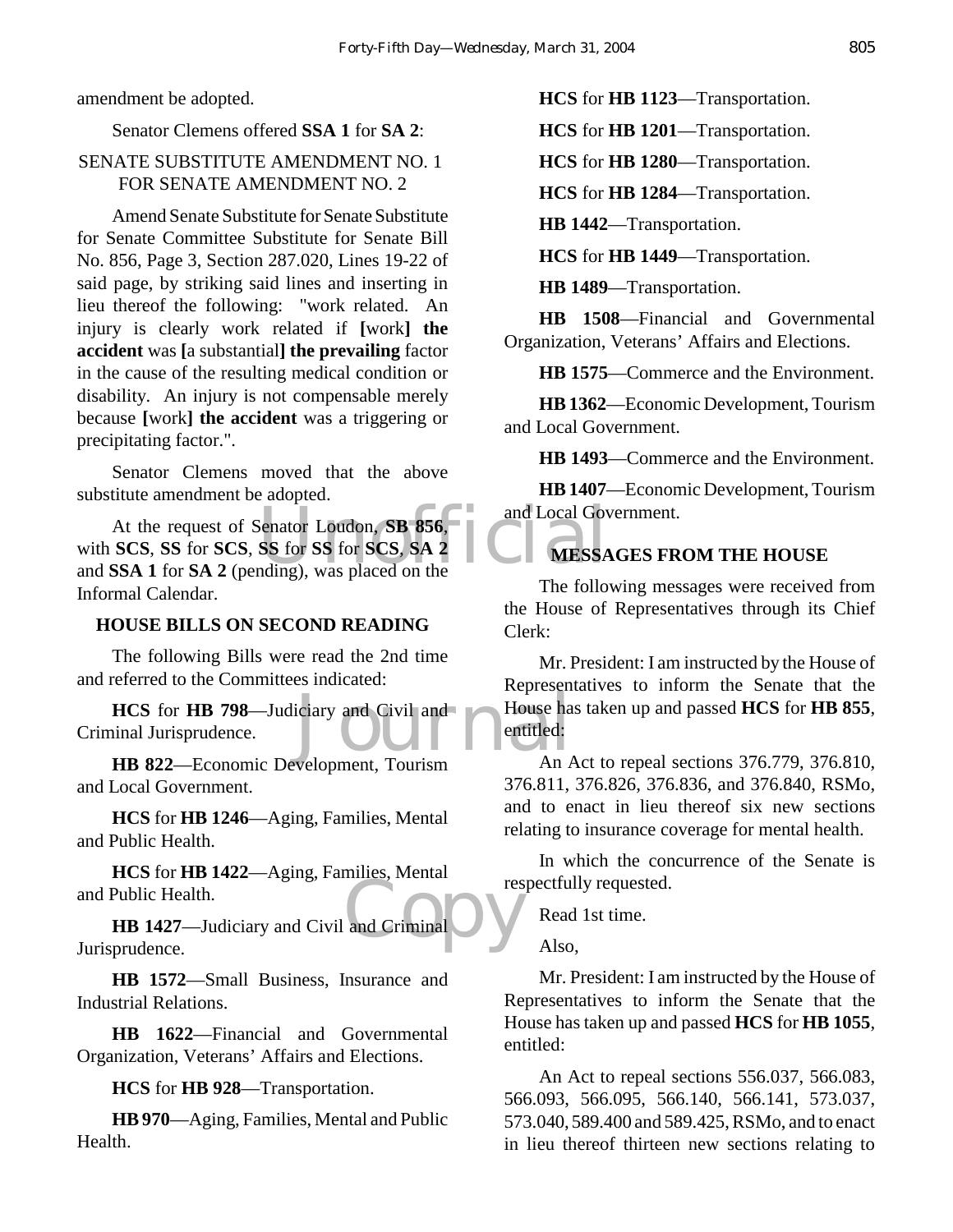sexual offenses, with a penalty provision.

In which the concurrence of the Senate is respectfully requested.

Read 1st time.

Also,

Mr. President: I am instructed by the House of Representatives to inform the Senate that the House has taken up and passed **HCS** for **HB 1041**, entitled:

An Act to repeal sections 105.454, 163.031, 168.110, 168.124, 168.126, 168.515, and 302.272, RSMo, and to enact in lieu thereof ten new sections relating to school personnel, with an emergency clause for certain sections.

Emergency clause adopted.

House has take In which the concurrence of the Senate is respectfully requested.

Read 1st time.

Also,

Mr. President: I am instructed by the House of Representatives to inform the Senate that the House has taken up and passed **HCS** for **HBs 1074** and **1129**, entitled:

Mexicon Formal State of the Read ion relating to cross An Act to amend chapter 565, RSMo, by adding thereto one new section relating to cross burning, with a penalty provision.

In which the concurrence of the Senate is respectfully requested.

Read 1st time.

Also,

y the House of to the House of the Country of the Country of the Country of the Country of the Country of the Country of the Country of the Country of the Country of the Country of the Country of the Country of the Country Mr. President: I am instructed by the House of Representatives to inform the Senate that the House has taken up and passed **HCS** for **HBs 1098** and **949**, entitled:

An Act to amend chapter 130, RSMo, by adding thereto two new sections relating to inaugural committees.

In which the concurrence of the Senate is respectfully requested.

Read 1st time.

Also,

Mr. President: I am instructed by the House of Representatives to inform the Senate that the House has taken up and passed **HB 1504**, entitled:

An Act to repeal section 227.120, RSMo, and to enact in lieu thereof one new section relating to the assessment of damages for the restriction or loss of access to highways when eminent domain is exercised, with an emergency clause.

Emergency clause adopted.

In which the concurrence of the Senate is respectfully requested.

Read 1st time.

Also,

Mr. President: I am instructed by the House of Representatives to inform the Senate that the House has taken up and passed **HB 869**, entitled:

An Act to repeal sections 340.200, 340.246, 340.262, 340.306, 340.312, and 340.320, RSMo, and to enact in lieu thereof eight new sections relating to veterinarians.

In which the concurrence of the Senate is respectfully requested.

Read 1st time.

Also,

Mr. President: I am instructed by the House of Representatives to inform the Senate that the House has taken up and passed **HCS** for **HB 988**, entitled:

An Act to repeal section 115.607, RSMo, and to enact in lieu thereof one new section relating to county political party committee representation.

In which the concurrence of the Senate is respectfully requested.

Read 1st time.

Also,

Mr. President: I am instructed by the House of Representatives to inform the Senate that the House has taken up and passed **HCS** for **HB 1277**, entitled: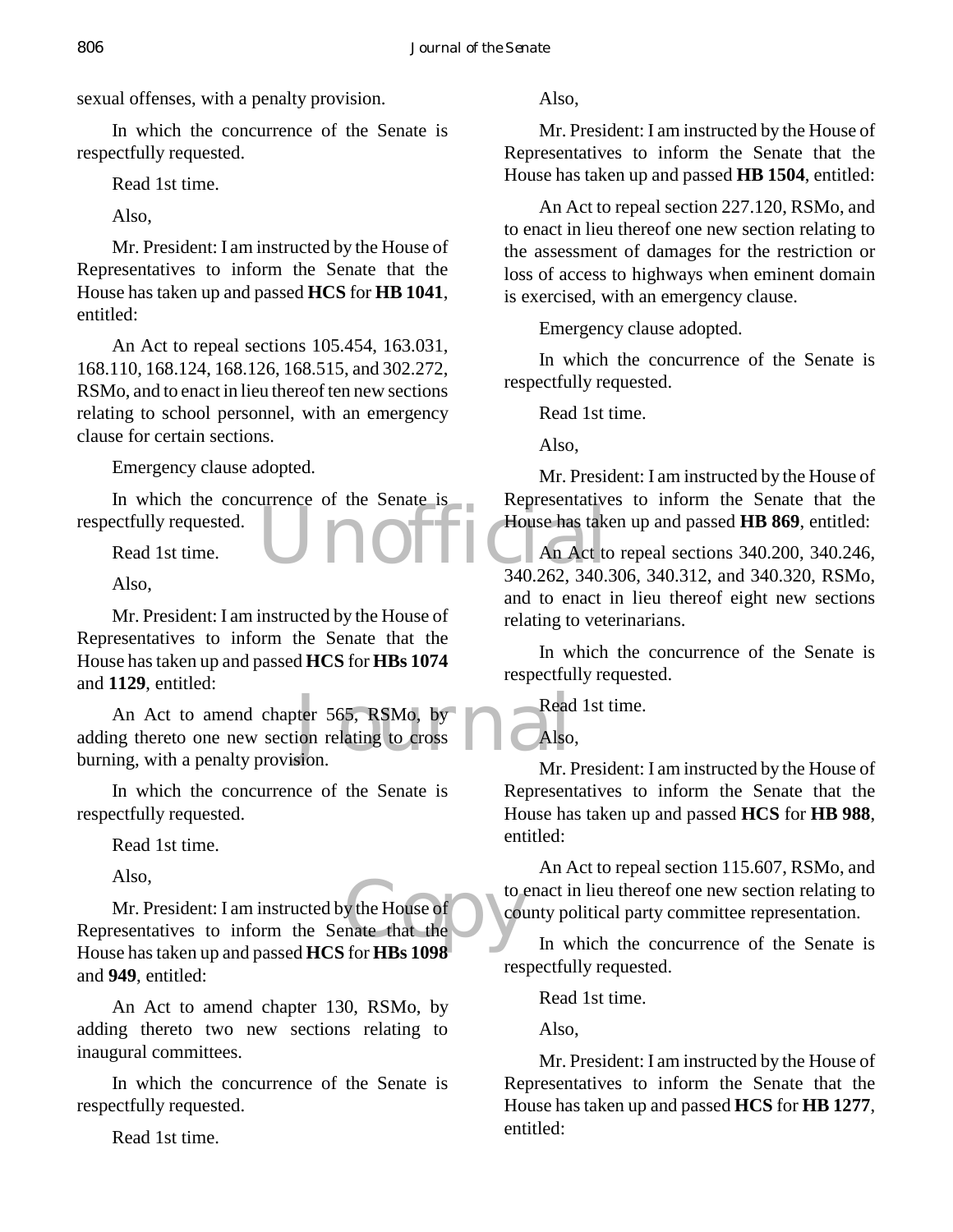An Act to repeal sections 260.370, 260.375, 260.380, 260.475, and 260.479, RSMo, and to enact in lieu thereof five new sections relating to hazardous waste management, with an emergency clause.

Emergency clause adopted.

In which the concurrence of the Senate is respectfully requested.

Read 1st time.

Also,

Mr. President: I am instructed by the House of Representatives to inform the Senate that the House has taken up and passed **HCS** for **HBs 795**, **972**, **1128** and **1161**, entitled:

251.180, 251.190, 260.831, 304.010, 475.275, and<br>479.020, RSMo, and to enact in lieu thereof<br>eighteen new sections relating to county An Act to repeal sections 49.272, 49.650, 50.515, 50.339, 64.520, 64.805, 251.160, 251.170, 479.020, RSMo, and to enact in lieu thereof eighteen new sections relating to county government, with penalty provisions.

In which the concurrence of the Senate is respectfully requested.

Read 1st time.

Also,

and the senate that the senate that the senate that the senate that the senate is the senate of the senate in the senate of  $\Omega$  is the senate that the senate is the senate in the senate of  $\Omega$  is the senate of  $\Omega$  is th Mr. President: I am instructed by the House of Representatives to inform the Senate that the House has taken up and passed **HS** for **HB 1193**, entitled:

186.255, 186.366, 186.316, 186.315, 186.335, 186.335, 486.340, 486.345, 486.350, 486.385, and 486.395, RSMo, and to enact in lieu thereof nineteen new sections relating to notaries public, An Act to repeal sections 486.225, 486.235, 486.240, 486.260, 486.265, 486.280, 486.285, 486.295, 486.300, 486.310, 486.315, 486.330, 486.395, RSMo, and to enact in lieu thereof nineteen new sections relating to notaries public, with penalty provisions.

In which the concurrence of the Senate is respectfully requested.

Read 1st time.

Also,

Mr. President: I am instructed by the House of Representatives to inform the Senate that the

House has taken up and passed **HCS** for **HB 1152**, entitled:

An Act to repeal section 574.115, RSMo, and to enact in lieu thereof three new sections relating to terrorism, with penalty provisions.

In which the concurrence of the Senate is respectfully requested.

Read 1st time.

Also,

Mr. President: I am instructed by the House of Representatives to inform the Senate that the House has taken up and passed **HB 1167**, entitled:

An Act to amend chapter 301, RSMo, by adding thereto one new section relating to special license plates.

In which the concurrence of the Senate is respectfully requested.

Read 1st time.

Also,

Mr. President: I am instructed by the House of Representatives to inform the Senate that the House has taken up and passed **HS** for **HB 1487**, entitled:

An Act to repeal section 565.110, RSMo, and to enact in lieu thereof two new sections relating to kidnapping, with penalty provisions and an emergency clause.

Emergency clause adopted.

In which the concurrence of the Senate is respectfully requested.

Read 1st time.

Also,

Mr. President: I am instructed by the House of Representatives to inform the Senate that the House has taken up and passed **HCS** for **HB 941**, entitled:

An Act to repeal section 162.081, RSMo, and to enact in lieu thereof one new section relating to lapse of district corporate organization.

In which the concurrence of the Senate is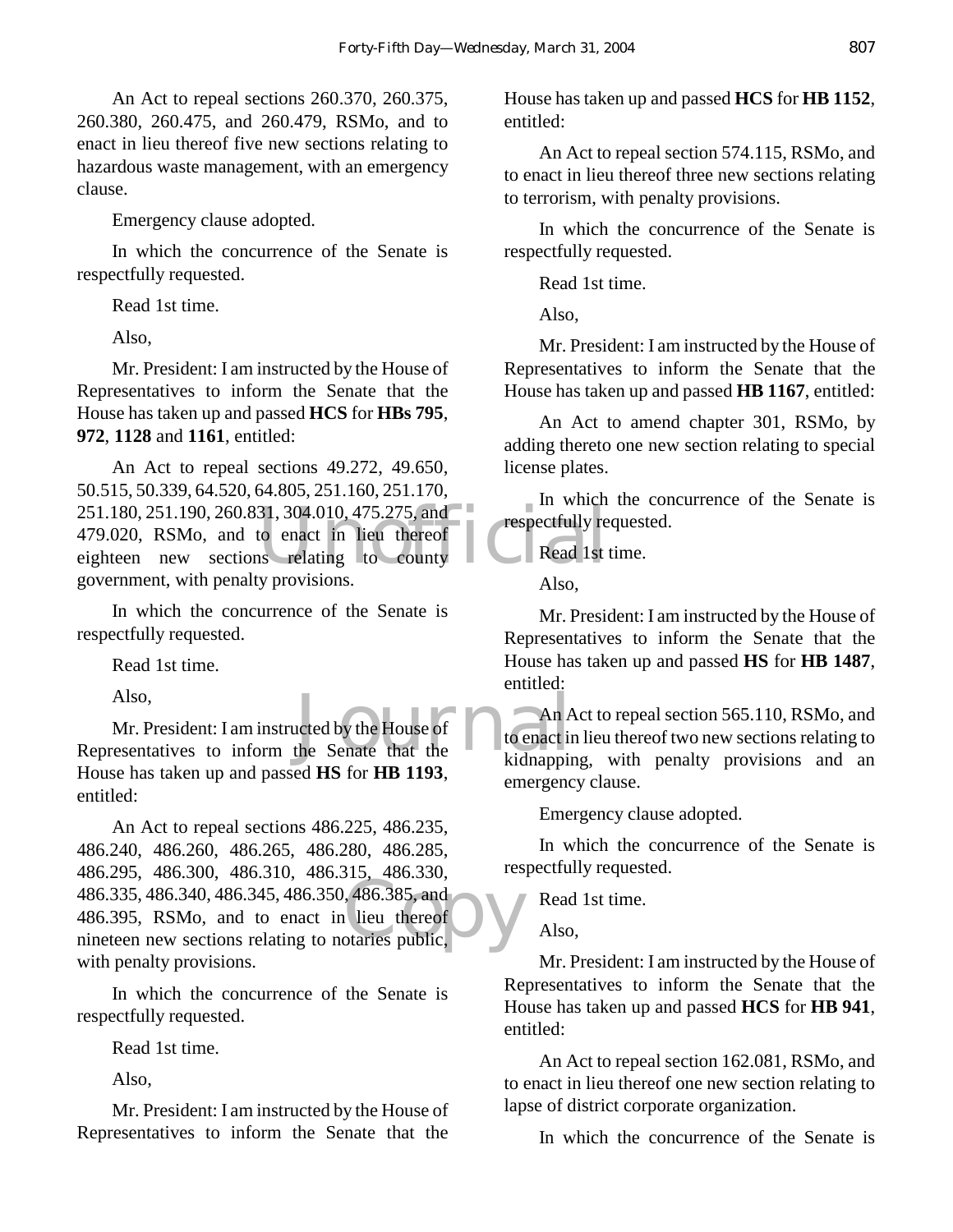respectfully requested.

Read 1st time.

Also,

Mr. President: I am instructed by the House of Representatives to inform the Senate that the House has taken up and passed **HB 1494**, entitled:

An Act to repeal section 67.797, RSMo, and to enact in lieu thereof one new section relating to boards of directors for regional recreational districts.

In which the concurrence of the Senate is respectfully requested.

Read 1st time.

Also,

Density of the Senator Senator Senator Senator Senator Senator Senator Senator Senator Mr. President: I am instructed by the House of Representatives to inform the Senate that the House has taken up and passed **HS** for **HCS** for **HB 978**, entitled:

An Act to repeal sections 536.010 and 536.050, RSMo, and to enact in lieu thereof eight new sections relating to small businesses.

In which the concurrence of the Senate is respectfully requested.

Journal

Read 1st time.

Also,

Mr. President: I am instructed by the House of Representatives to inform the Senate that the House has taken up and passed **HB 1616**, entitled:

be publication<br>the Senate is An Act to repeal sections 536.015, 536.021, 536.023, and 536.031, RSMo, and to enact in lieu thereof four new sections relating to the publication of administrative rules.

In which the concurrence of the Senate is respectfully requested.

Read 1st time.

### **RESOLUTIONS**

Senator Callahan offered Senate Resolution No. 1642, regarding St. Anns Catholic Church, which was adopted.

Senator Quick offered Senate Resolution No. 1643, regarding Shawn Michael "Spider" Groves, Kansas City, which was adopted.

Senator Champion offered Senate Resolution No. 1644, regarding John Michael Heatherly, Springfield, which was adopted.

#### **INTRODUCTIONS OF GUESTS**

Senator Champion introduced to the Senate, John Mentgen, Robert Bezanson and Vicky Keeney, Springfield.

Senator Childers introduced to the Senate, Bob Phillips, Branson.

Senator Foster introduced to the Senate, John McClellan, Joe Riley, and Scott Faughn, Poplar Bluff.

Senator Jacob introduced to the Senate, the Physician of the Day, Dr. Randy Mueller, M.D., Columbia.

Senator Vogel introduced to the Senate, Michael Krekel, Palos Verdes, California; and Michael was made an honorary page.

On behalf of Senator Bray and herself, Senator Days introduced to the Senate, Elly and Mitchell Weller, Creve Coeur; and Elly and Mitchell were made honorary pages.

Senator Jacob introduced to the Senate, members of Missouri Federation of Women's Democratic Clubs from around Missouri.

Senator Wheeler introduced to the Senate, Don Sipes, FACHE, Smithville.

Senator Scott introduced to the Senate, eighth grade students from Weaubleau School, Weaubleau.

Senator Shields introduced to the Senate, Wallace Patrick, his wife Jean, and their children, St. Joseph.

Senator Scott introduced to the Senate, Allen Waldo, Lamar.

Senator Vogel introduced to the Senate, Candace Marshall and fourth grade students from St. Francis Xavier School, Taos.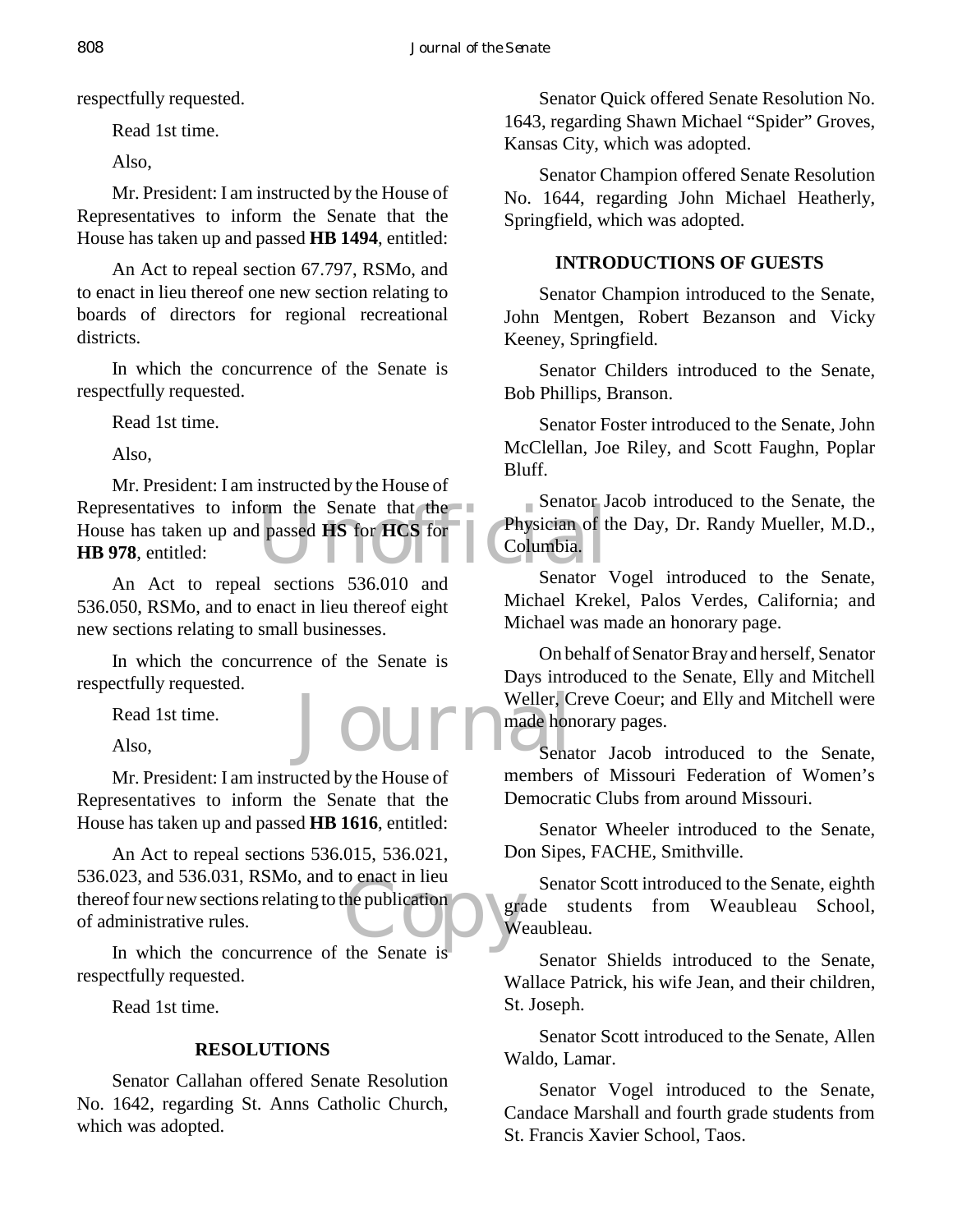Senator Scott introduced to the Senate, Andrew Howerton, Chilhowee.

Senator Caskey introduced to the Senate, Dr. Shari Bax and students from Central Missouri State University, Warrensburg.

Senator Yeckel introduced to the Senate, Bob and Jackie Prebil, Charlie and Peggy DiMercurio, Harry and Judy Miles, and Katy Forand, St. Louis County.

Senator Kennedy introduced to the Senate, Carrie Ellis, Tim Dooley, Christina Cummins, Dr. J. Paul Tindall, and Victoria Danba, D.O., Farmington; and Jamie Swiss, St. Louis.

Senator Yeckel introduced to the Senate, Alison and Mike Levine, and their children, Daniel, Joshua and Rachel, St. Louis; and Daniel, Joshua and Rachel were made honorary pages.

ntroduced to the Senate, Galli, Richard<br>
Ind Margaret Shetley, and Johnson, Mic<br>
V, Kansas City. Senator Wheeler introduced to the Senate, Lisa Chamor, Shelly and Margaret Shetley, and Andrea and Travis Tarry, Kansas City.

Senator Shields introduced to the Senate, David Tushaus, Lee Ann Fann, Tara Garland, Anjelica Lewis and Jennifer McKinley, St. Joseph.

Denise Stewart, Laura Hinkebein and Jean<br>
Bollinger, Cape Girardeau.<br>
On behalf of Senators Kinder, Vogel, Senator Kinder introduced to the Senate, Bollinger, Cape Girardeau.

On behalf of Senators Kinder, Vogel, Cauthorn, Shields and herself, Senator Coleman

introduced to the Senate, Theresa E. Loveless, Kathy Dabrowski and Tameka Greene, representatives of Greater St. Louis Girl Scout Council, St. Louis; and Denise Stewart, Jean Bollinger, Laura Hinkebein, Shirley Stevens, Darryl Ann Jenkins, and Katie and Lynn Carnes, representatives of Girl Scouts of Otahki, Cape Girardeau; and Constance Bearnes and Roberta Hensen, representatives of Girl Scouts of Heart of Missouri, Jefferson City; and Linda Garner and Karen Sutor, representatives of Girl Scouts of Becky Thatcher Area, Hannibal; and Cindy Weber, June Chen, Whitney Patterson, and Tanya and Tara Mays, representatives of Girl Scouts of Cotton Boll Area Council, Sikeston; and Debbie Zabica and Renae Holmes, representatives of Girl Scouts of Midland Empire, St. Joseph.

Senator Jacob introduced to the Senate, Joseph Galli, Richard Piglowski, John Guerra, Jr., Marvin Kropp, Richard Mark, Terry Madden, Steve Johnson, Michael Goebel, Tom Merritt, John Becker, Keith Clavin, Richard Blevins, Mike Davis, Frank Blakemore, John Fielding, Duke Nabors, Chastity Young, Jim Sheard, Roger Chappell, Dan McKay, Steve Fields, Bobby Davidson, Bob Gartner and Ken Large, representatives of Missouri-Kansas-Nebraska Conference of Teamsters.

On motion of Senator Gibbons, the Senate adjourned under the rules.

#### SENATE CALENDAR  $\overline{\phantom{a}}$

SIXTH DAY-THURS FORTY-SIXTH DAY–THURSDAY, APRIL 1, 2004  $\overline{\phantom{a}}$ 

#### FORMAL CALENDAR

#### HOUSE BILLS ON SECOND READING

HB 1377-Sutherland, et al HCS for HB 1321 HCS for HB 855

HCS for HB 1055 HCS for HB 1041 HCS for HBs 1074 & 1129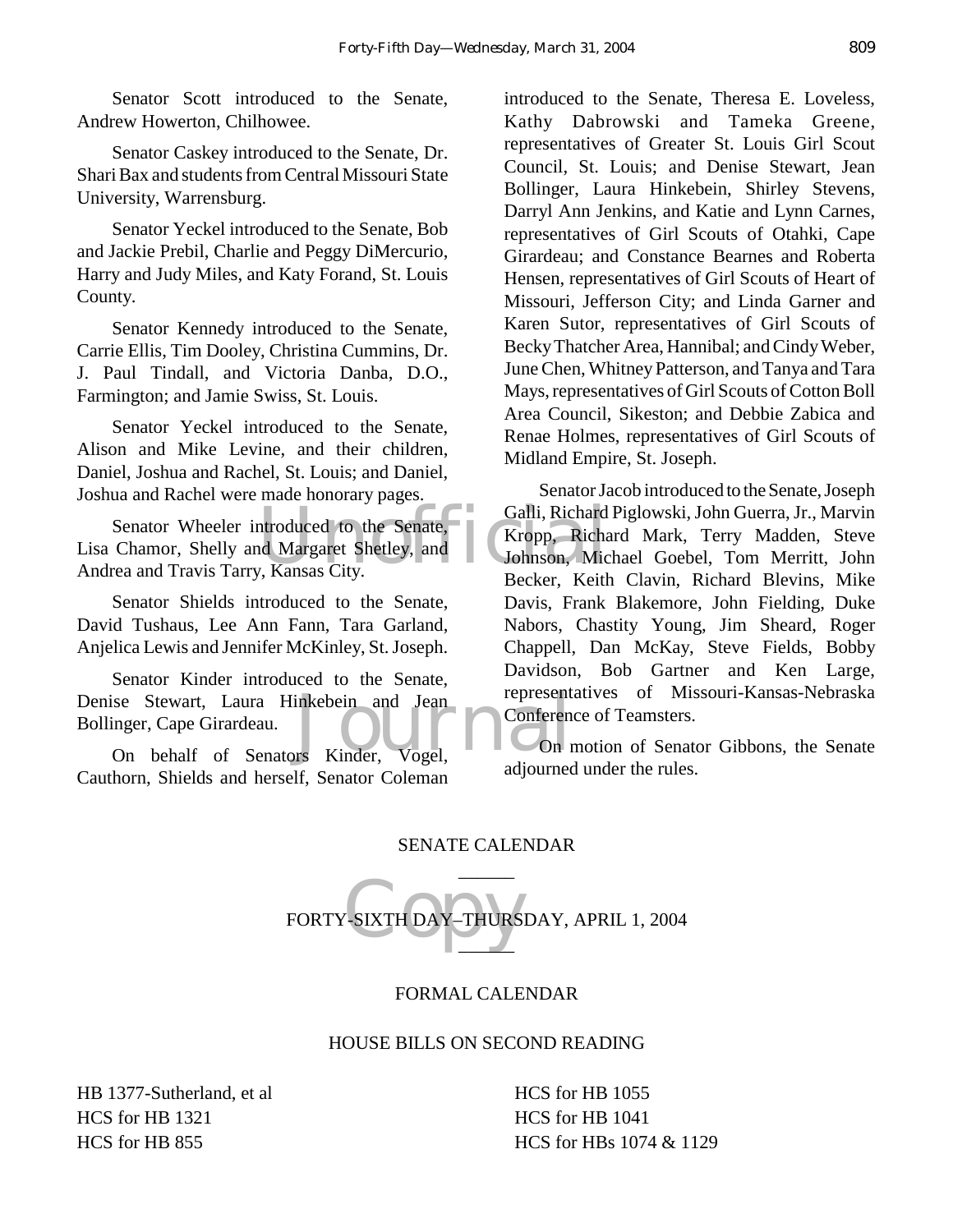HCS for HBs 1098 & 949 HB 1504-Lipke and Crowell HB 869-Townley, et al HCS for HB 988 HCS for HB 1277 HCS for HBs 795, 972, 1128 & 1161 HS for HB 1193-Self

HCS for HB 1152 HB 1167-Kelly (144), et al HS for HB 1487-Self HCS for HB 941 HB 1494-Ervin HS for HCS for HB 978-Baker HB 1616-Hanaway, et al

#### THIRD READING OF SENATE BILLS

SS for SS for SCS for SB 1371-Kinder, et al (In Fiscal Oversight)

SS for SCS for SB 1081-Kinder, et al SCS for SB 1220-Caskey

#### SENATE BILLS FOR PERFECTION

d Childers, with SCS Expansion CSB 1116-Sto  $\mathrm{S}^{\mathrm{S}}$ Journ $\mathrm{S}^{\mathrm{B}}$  807-SB 1234-Mathewson and Childers, with SCS SJR 40-Stoll SB 817-Kennedy and Griesheimer, with SCS SB 1124-Goode and Steelman, with SCS SB 1128-Cauthorn, with SCS SJR 24-Caskey and Bartle, with SCS SB 1370-Nodler SJR 41-Kinder, et al, with SCS SB 717-Childers SB 1183-Dolan, with SCS SB 1254-Klindt, with SCS SB 1171-Griesheimer, et al, with SCS SB 1116-Stoll, with SCS SB 1355-Days SB 810-Klindt, with SCS SB 728-Steelman, with SCS SB 1198-Russell, with SCA 1 SB 1213-Steelman and Gross, with SCS SB 1159-Foster and Dougherty SB 807-Loudon SB 1023-Griesheimer SB 1166-Caskey SB 1076-Caskey

INFORMAL CALENDAR

### INFORMAL CAL SENATE BILLS FOR PERFECTION

SBs 738 & 790-Loudon, with SCS SB 755-Shields, with SCS SB 809-Klindt, with SCS (pending) SB 856-Loudon, with SCS, SS for SCS, SS for SS for SCS, SA 2 & SSA 1 for SA 2 (pending) SB 933-Yeckel, et al SB 989-Gross, et al, with SCS (pending)

SB 990-Loudon, with SCS SBs 1069, 1068, 1025, 1005 & 1089-Gross and Griesheimer, with SCS, SS for SCS, SA 2 & SA 2 to SA 2 (pending) SB 1138-Bartle SB 1180-Shields and Kinder, with SCS SB 1232-Clemens, et al, with SCS (pending)